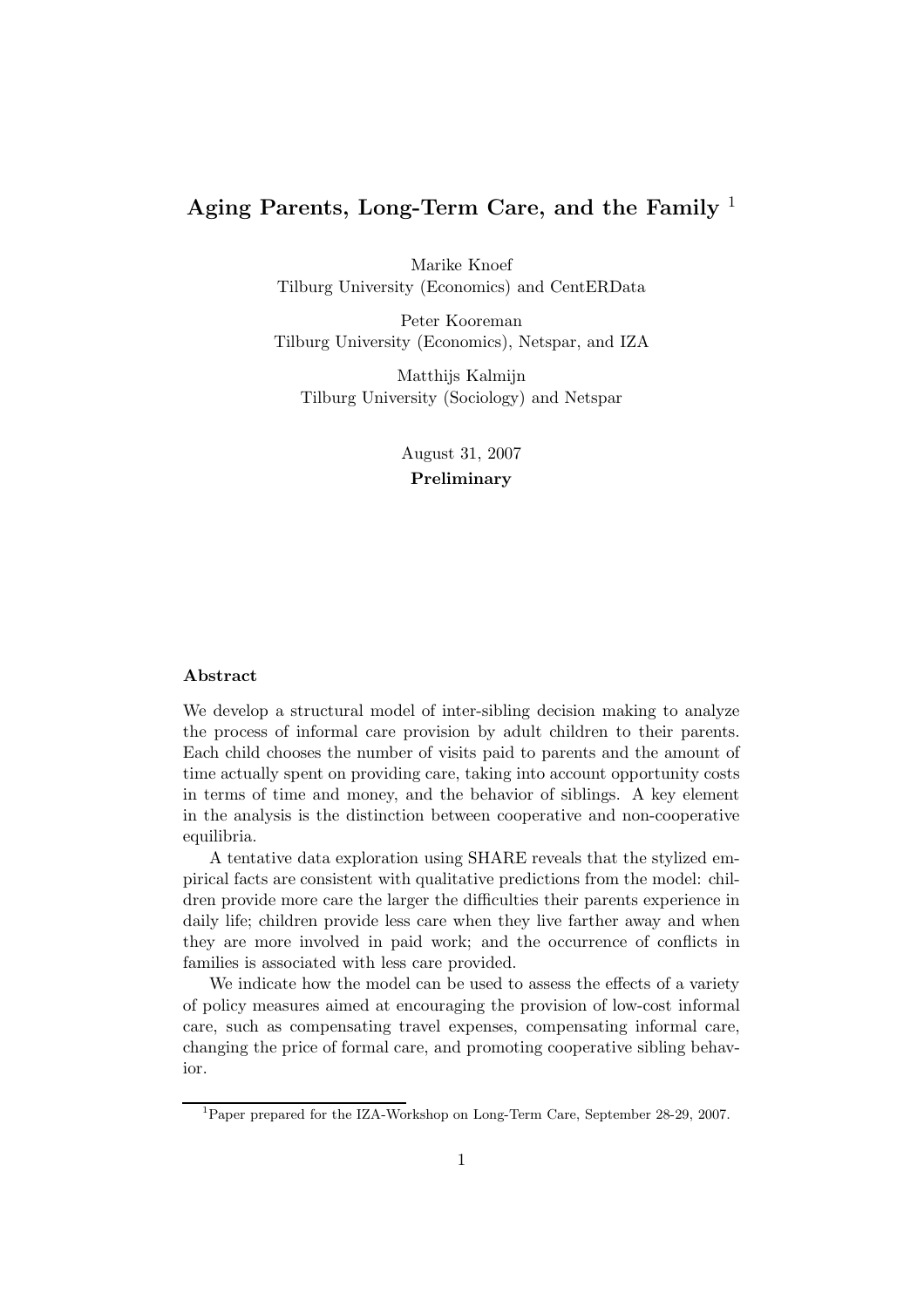## 1 Introduction

When parents age, their adult children usually face deteriorating parental health and their increased need for care. For the children, the question arises how to balance the goal of appropriately caring for parents with other goals in life, such as work and own family. Governments also face the challenge how to reconcile the conflicting goals of encouraging the provision of care for the elderly by families, and encouraging (female) participation in the labor market.

A prerequisite for designing effective policies in this area is to understand the complex decision making process at the level of individual families. Key issues in this decision process is how much non-family care to purchase in the market, possibly from a nursing home, and how much each child contributes to caring. The outcome of the decision making process depends on a large number of factors, including the labor market potential and the own family situation of each child, the costs and quality of market alternatives, the distances between the parental home and each child's home, and the nature of interactions between siblings (cooperative versus non-cooperative).

The purpose of this paper is to analyze this complex process by developing a structural model of sibling decision making. In the model, each sibling's preferences are characterized by a utility function defined over own consumption, own leisure, the number of visits paid to the parents, and the total amount of care the parents receive. Each sibling faces a time constraint and a budget constraint, which depend on the sibling's (potential) wage in the labor market, the price and quality of market alternatives for care, and the time and monetary costs of traveling to the parental home. Our model builds on Hiedemann and Stern (1999), but is fully structural, with an explicit focus on the role of (and potential welfare gains from) coordination and cooperation between siblings (Hiedemann and Stern only consider non-cooperative equilibria).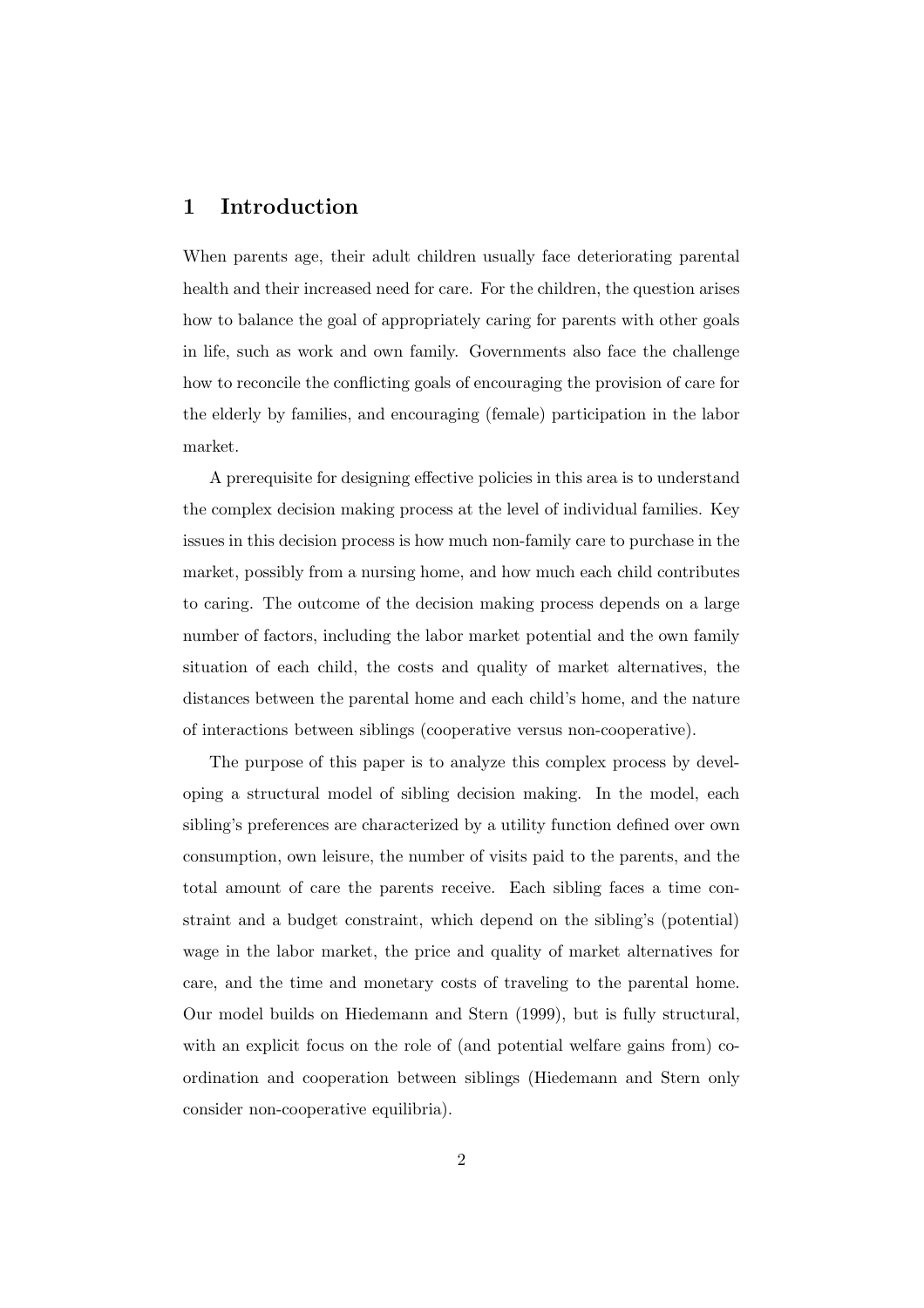We bring the model to the data using the SHARE survey (Survey of Health, Ageing and Retirement in Europe). In the empirical part of the current, preliminary version of the paper we verify whether the stylized empirical facts in the SHARE data are consistent with a number of qualitative predictions from the model. In the next version of the paper, we will use SHARE to estimate the structural parameters of the model. SHARE includes information on the distances between the parental and children's homes, labor market participation, number of visits to parents, amount of time spent on caring for parents, and on the nature of the relationships between parents and siblings, like the occurrence of conflicts. Sources of identification of the econometric model will include shocks in the health condition of parents between the two SHARE waves, and variation in co-payment rates for government subsidized care across and within countries and between waves. Unlike earlier literature on intrahousehold decision making, we will be able to exploit the availability of survey information on family conflicts to help distinguishing between cooperative and non-cooperative equilibria.

The model allows to assess the effects of various policies, such as changes in co-payment rates for formal care, and various types of subsidies to support child provided care to parents (like reimbursement of travel costs).

The paper proceeds as follows. In section 2 we specify the structural model. Section 3 discusses the data that are used in this study, and informally tests some of the predictions of the model. Section 4 considers the social planner's problem. Section 5 presents preliminary conclusions.

### 2 A Structural Model

We specify a structural model to predict the number of visits an adult child pays his/her parent, and the amounts of time he or she spends on caring and on paid work. Thus we distinguish between visiting and caring; a child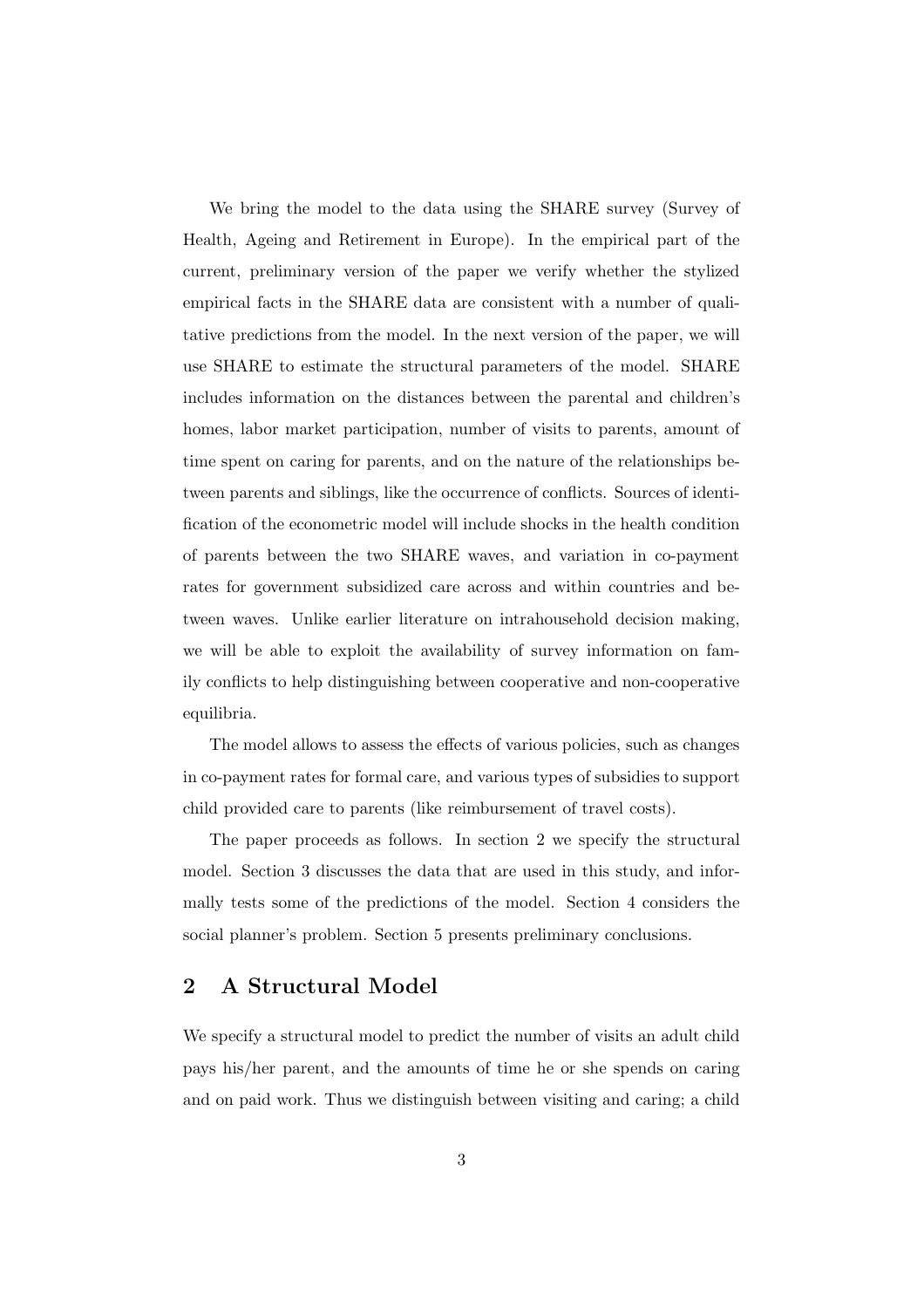can also choose to visit and not provide any care. The child derives utility from leisure, consumption, the number of contacts with his parents, and the amount of care his parent receives. The utility function is maximized subject to a time and budget constraint. In subsection 2.1 we consider the model with one adult child. In subsection 2.2 we extend the model such that two (adult) siblings are involved.

### 2.1 One (adult) child

Consider an adult child without siblings. The utility function and the time and budget constraints are specified as:

$$
U^{k} = \alpha_{l} \log(t_{l} - \gamma_{l}) + \alpha_{y} \log(c - \gamma_{c}) + \alpha_{sf} \log(t_{s} + t_{f} - \gamma_{sf}^{*}) + \alpha_{k} \log(k - \gamma_{k}) \quad (1)
$$

subject to

$$
t_l + t_h + t_s + (\tau d + v)k = T \tag{2}
$$

$$
c + kp_d d = wt_h + \mu \tag{3}
$$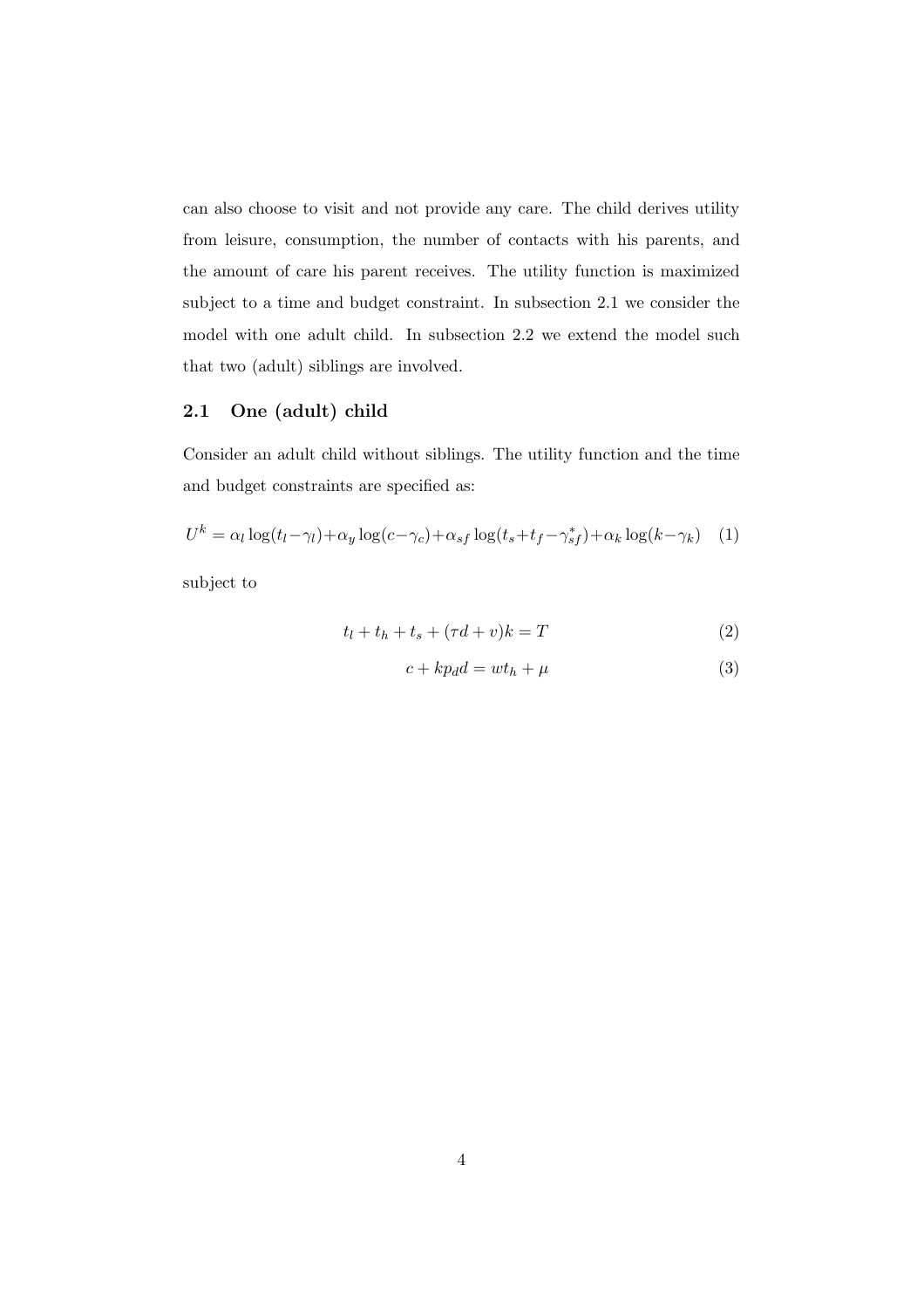where

 $t_l =$  leisure (hours)  $c =$  consumption  $t_s =$  informal care, social support (hours)  $t_f =$  formal care (hours)  $k =$  number of visits (per week)  $t_h =$ labour time (hours)  $d =$  distance to parent (return trip, km)  $\tau$  = travel time per kilometer (hours)  $v =$  time per visit (not spent on informal care, hours)  $T =$  total time (# hours in one week)  $p_d$  = travel costs (per kilometer)  $w =$ wage (per hour)  $\mu =$  nonlabor income

The Stone-Geary functional form is restrictive, but allows (with some exceptions) for explicit solutions of the behavioral equations and captures the key issues of the analysis. In a future version of the paper we will also consider more flexible functional forms.

While the amount of formal care is beyond direct control of the adult child, it depends on the amount of time he/she spends on informal care. Assume that if the child does not provide any care the parent purchases or receives  $F$  hours of formal care. If the child provides  $t_s$  hours of informal care, formal care is reduced by  $\delta t_s$ . So

$$
t_f = F - \delta \cdot t_s, \quad 0 \le \delta < 1 \tag{4}
$$

(5)

(Note that if  $\delta \geq 1$  the child would not have an incentive to provide any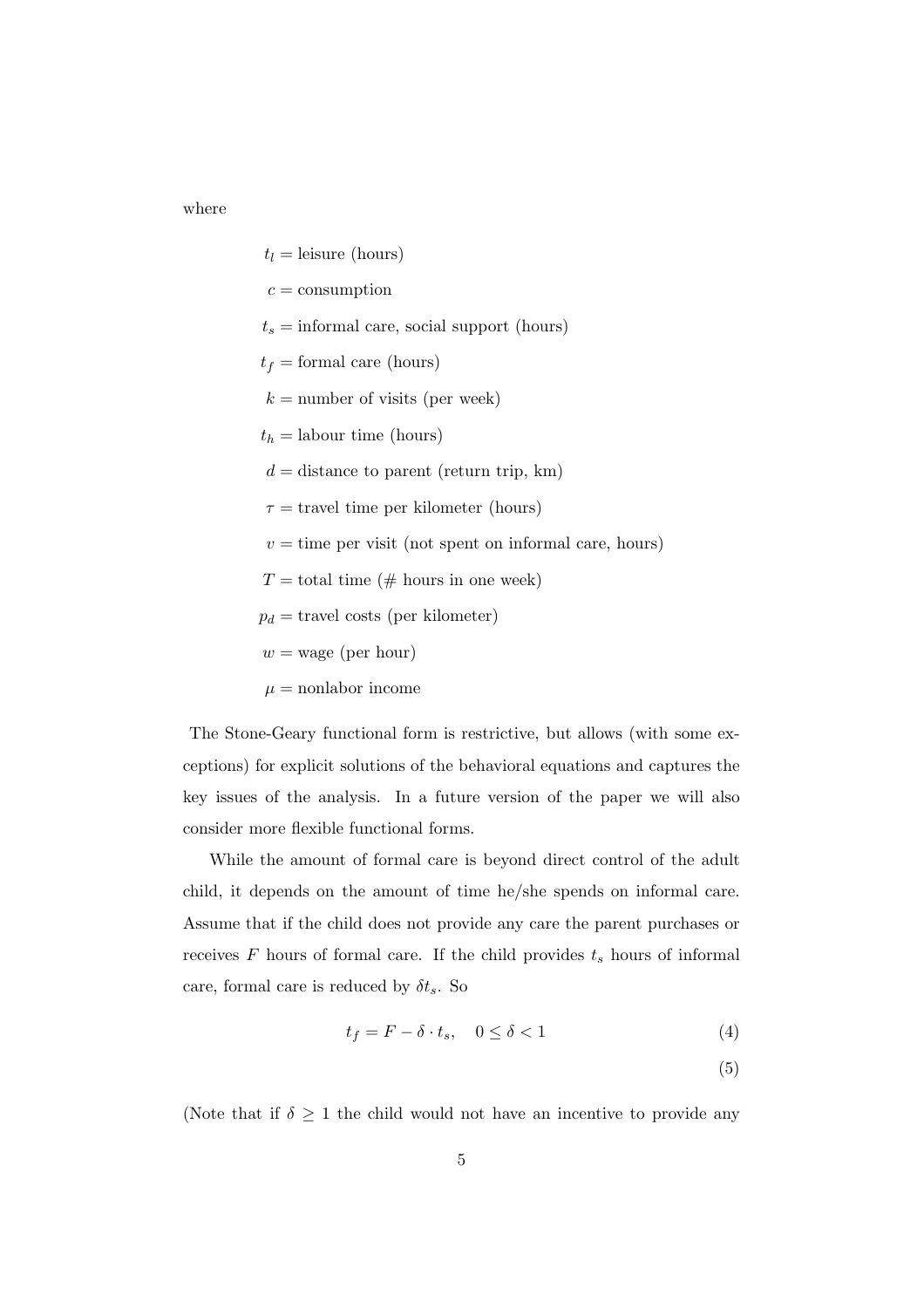care.) Substitution of  $(4)$  into  $(1)$  and rewriting shows that maximizing  $(1)$ is equivalent to maximizing

$$
U^{k} = \alpha_{l} \log(t_{l} - \gamma_{l}) + \alpha_{y} \log(c - \gamma_{c}) + \alpha_{sf} \log(t_{s} - \gamma_{sf}) + \alpha_{k} \log(k - \gamma_{k}) \tag{6}
$$

with  $\gamma_{sf} = (\gamma_{sf}^* - F)/(1 - \delta)^2$  Utility is maximized subject to the time and budget constraints, and the non-negativity contraints on  $t_l$ ,  $t_s$ ,  $t_h$ ,  $c$ , and  $k$ . We solve the maximization problem by first determining the maximum utility for each k. For  $k > 0$  the optimal solution can be a corner solution  $(t_s = 0, \text{ with maximal utility } \Psi_c^k)$  or an interior solution  $(t_s > 0, \text{ with max-}$ imal utility  $\Psi_i^k$ ). (We denote a corner solution by c and an interior solution by i). If  $k = 0$  only the corner solution is possible, as  $t_s$  has to be zero in case  $k = 0$ . The corresponding maximum utility is  $\Psi_c^0$ .

In summary:

If  $k = 0$ , maximum utility is  $\Psi^0 = \Psi_c^0$ .

If  $k > 0$ , maximum utility is  $\Psi^k = \max(\Psi_c^k, \Psi_i^k)$ .

In case of the corner solution  $(t_s = 0)$ , optimal time use and consumption is given by:

$$
\begin{cases}\n t_l = \gamma_l + \frac{\alpha_l}{\alpha_l + \alpha_y} \left( T + \frac{\mu}{w} - \gamma_l - \frac{\gamma_c}{w} - k(\frac{p_d d}{w} + \tau d + v) \right) \\
c = \gamma_c + w \frac{\alpha_y}{\alpha_l + \alpha_y} \left( T + \frac{\mu}{w} - \gamma_l - \frac{\gamma_c}{w} - k(\frac{p_d d}{w} + \tau d + v) \right) \\
t_s = 0 \\
t_h = \frac{\gamma_c + kp_d d - \mu}{w} + \frac{\alpha_y}{\alpha_l + \alpha_y} \left( T + \frac{\mu}{w} - \gamma_l - \frac{\gamma_c}{w} - k(\frac{p_d d}{w} + \tau d + v) \right)\n\end{cases} (7)
$$

with utility

$$
\Psi_c^k = \alpha_l \log(\alpha_l) + \alpha_y \log(w\alpha_y)
$$
  
+  $(\alpha_l + \alpha_y) \log(\frac{1}{\alpha_l + \alpha_y} \left( T + \frac{\mu}{w} - \gamma_l - \frac{\gamma_c}{w} - k(\frac{p_d d}{w} + \tau d + v) \right))$  (8)  
+  $\alpha_{sf} \log(-\gamma_{sf}) + \alpha_k \log(k - \gamma_k)$ 

<sup>&</sup>lt;sup>2</sup>We assume that the wage rate is not affected by the provision of informal care. In an empirical reduced form study. Bolin *et al.* do not find any statistically signficant wage effects of informal care provision.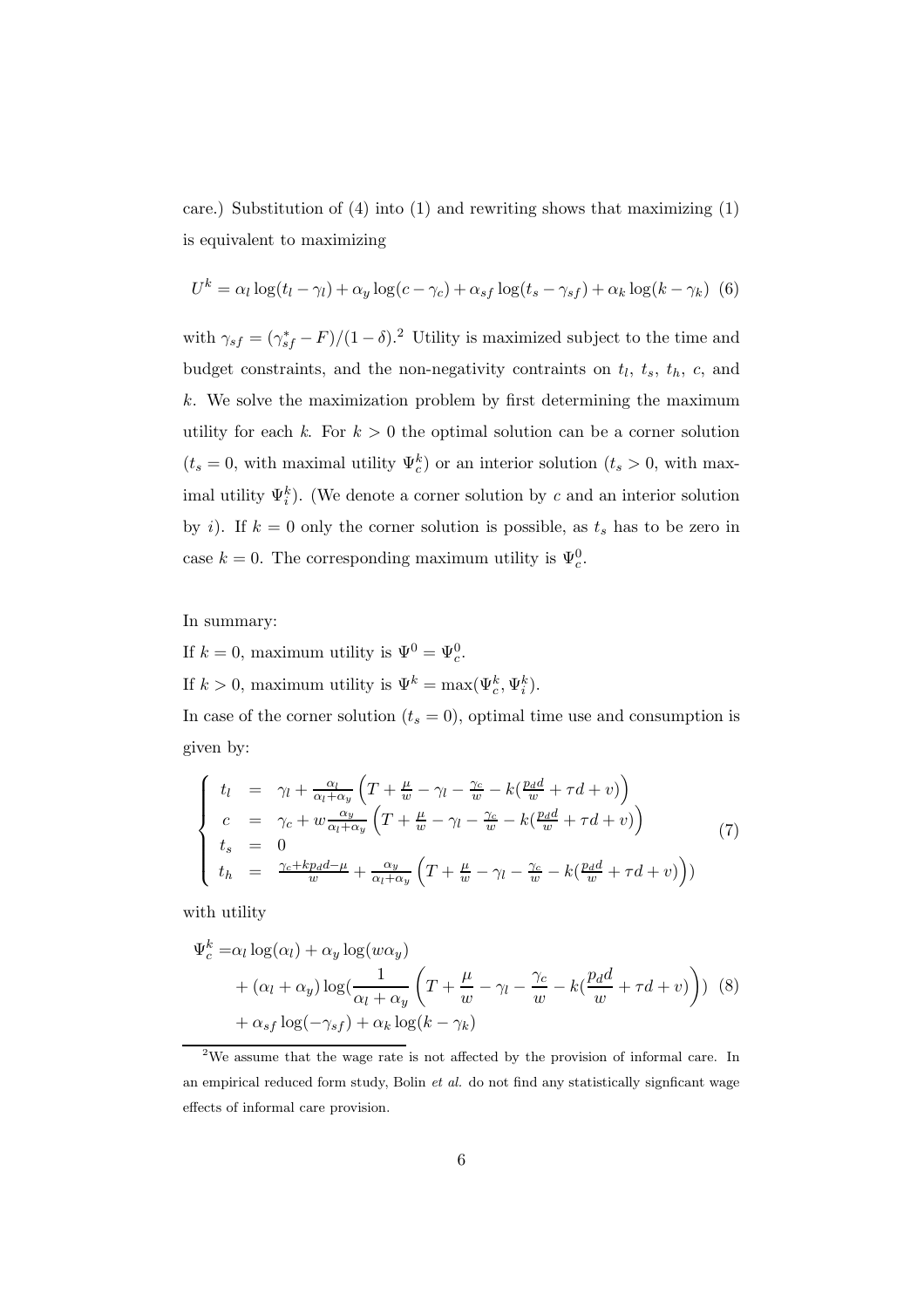To obtain that  $t_h\geq 0,$  in case

$$
\mu > \gamma_c + kp_d d + w \frac{\alpha_y}{\alpha_l} (T - \gamma_l - k(\tau d + v))
$$

(7) has to be replaced by

$$
\begin{cases}\n t_l &= T - k(\tau d + v) \\
c &= \mu - k p_d d \\
t_s &= 0 \\
t_h &= 0\n\end{cases}
$$
\n(9)

and (8) has to be replaced by

$$
\Psi_c^k = \alpha_l \log(T - (\tau d + v)k - \gamma_l) + \alpha_y \log(\mu - kp_d d - \gamma_c)
$$
  
+ 
$$
\alpha_{sf} \log(-\gamma_{sf}) + \alpha_k \log(k - \gamma_k)
$$
 (10)

For the interior solution it holds that

$$
\begin{cases}\n t_l = \gamma_l + \frac{\alpha_l}{1 - \alpha_k} (T + \frac{\mu}{w} - \gamma_l - \frac{\gamma_c}{w} - \gamma_{sf} - k(\frac{p_d d}{w} + \tau d + v)) \\
c = \gamma_c + w \frac{\alpha_y}{1 - \alpha_k} \left( T + \frac{\mu}{w} - \gamma_l - \frac{\gamma_c}{w} - \gamma_{sf} - k(\frac{p_d d}{w} + \tau d + v) \right) \\
t_s = \gamma_{sf} + \frac{\alpha_{sf}}{1 - \alpha_k} \left( T + \frac{\mu}{w} - \gamma_l - \frac{\gamma_c}{w} - \gamma_{sf} - k(\frac{p_d d}{w} + \tau d + v) \right) \\
t_h = \frac{\gamma_c + kp_d d - \mu}{w} + \frac{\alpha_y}{\alpha_l + \alpha_y + \alpha_{sf}} (T + \frac{\mu}{w} - \gamma_l - \frac{\gamma_c}{w} - \gamma_{sf} \\
- k(\frac{p_d d}{w} + \tau d + v))\n\end{cases} (11)
$$

The corresponding utility is

$$
\Psi_i^k = \alpha_l \log(\alpha_l) + \alpha_y \log(w\alpha_y) + \alpha_{sf} \log(\alpha_{sf}) + \alpha_k \log(k - \gamma_k) + (1 - \alpha_k) \log \left( \frac{1}{1 - \alpha_k} (T + \frac{\mu}{w} - \gamma_l - \frac{\gamma_c}{w} - \gamma_{sf} - k(\frac{p_d d}{w} + \tau d + v)) \right)
$$
(12)

To obtain that  $t_h \geq 0$ , in case

$$
\mu > \gamma_c + kp_d + w \frac{\alpha_y}{\alpha_l + \alpha_{sf}} (T - \gamma_l - \gamma_{sf} - k(\tau d + v))
$$

(11) has to be replaced by

$$
\begin{cases}\n t_l = \gamma_l + \frac{\alpha_l}{\alpha_l + \alpha_{sf}} (T - \gamma_l - \gamma_{sf} - k(\tau d + v)) \\
c = \gamma_c + w \frac{\alpha_y}{\alpha_l + \alpha_{sf}} (T - \gamma_l - \gamma_{sf} - k(\tau d + v)) \\
t_s = \gamma_{sf} + \frac{\alpha_{sf}}{\alpha_l + \alpha_{sf}} (T - \gamma_l - \gamma_{sf} - k(\tau d + v)) \\
t_h = 0\n\end{cases}
$$
\n(13)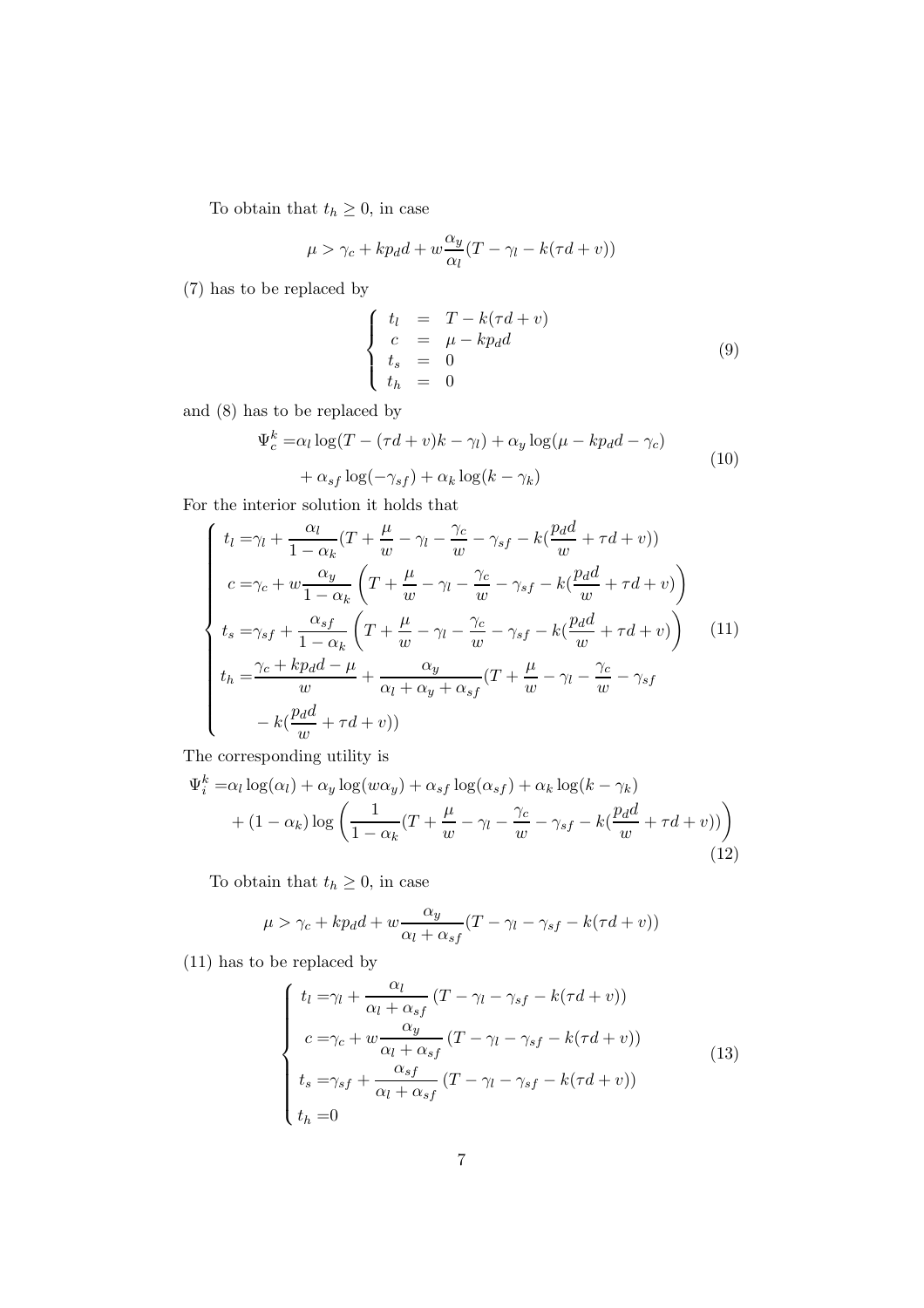and (12) has to be replaced by

$$
\Psi_i^k = \alpha_l \log(\alpha_l) + \alpha_y \log(w\alpha_y) + \alpha_{sf} \log(\alpha_{sf}) + \alpha_k \log(k - \gamma_k)
$$
  
+ 
$$
(1 - \alpha_k) \log\left(\frac{1}{\alpha_l + \alpha_{sf}}(T - \gamma_l - \gamma_{sf} - k(\tau d + v))\right)
$$
 (14)

Next,  $k$  can be chosen such that the utility is maximal. The optimal  $k$ is:

$$
k = \operatorname*{argmax}_{k \in \{0, 1, 2, \ldots\}} (\Psi^k)
$$

As we now know the optimal  $k$ , we also know the optimal values of the endogenous variables  $t_l$ ,  $c$ ,  $t_s$  and  $t_h$ .

We end this section with an example. In this example the parameter values are:  $p_d = 0.4, \tau = 0.025, v = 1, \alpha_l = 0.25, \alpha_y = 0.30, \alpha_{sf} = 0.15, \alpha_k = 0.025, \alpha_k = 0.025, \alpha_k = 0.025, \alpha_k = 0.025, \alpha_k = 0.025, \alpha_k = 0.025, \alpha_k = 0.025, \alpha_k = 0.025, \alpha_k = 0.025, \alpha_k = 0.025, \alpha_k = 0.025, \alpha_k = 0.025, \alpha_k = 0.025, \alpha_k = 0.025$  $0.30, \gamma_l = 110, \gamma_c = 400, \gamma_k = -1, \gamma_{sf}^* = 10, \delta = 0, F = 11, T = 168, \mu = 0.$ In Figure 1 we let the distance between the child and the parents vary between 5 and 200 kilometers. As can be seen, the number of contacts decrease from 9 to 1. Further, when the distance increases, the hours of social support decrease. The jumps can be explained by the number of contacts. At the distances where the number of contacts decrease, the spared travel time is (partly) invested in more social support. In this figure wage is assumed to be equal to 15 euros per hour

In Figure 2 we let the wage of the (adult) child vary and investigate the number of contacts and the hours of social support the child gives to his parents. As can be seen, an increasing wage results in more contacts and more social support. The drops in social support at the wage of 11, 21, and 38 euro per hour can be explained by the increase in the number of contacts at these wage rates. Extra contacts demand extra resources, such that the hours of social support drop. The distance between the parents and the child in this figure is assumed to be 100 kilometers.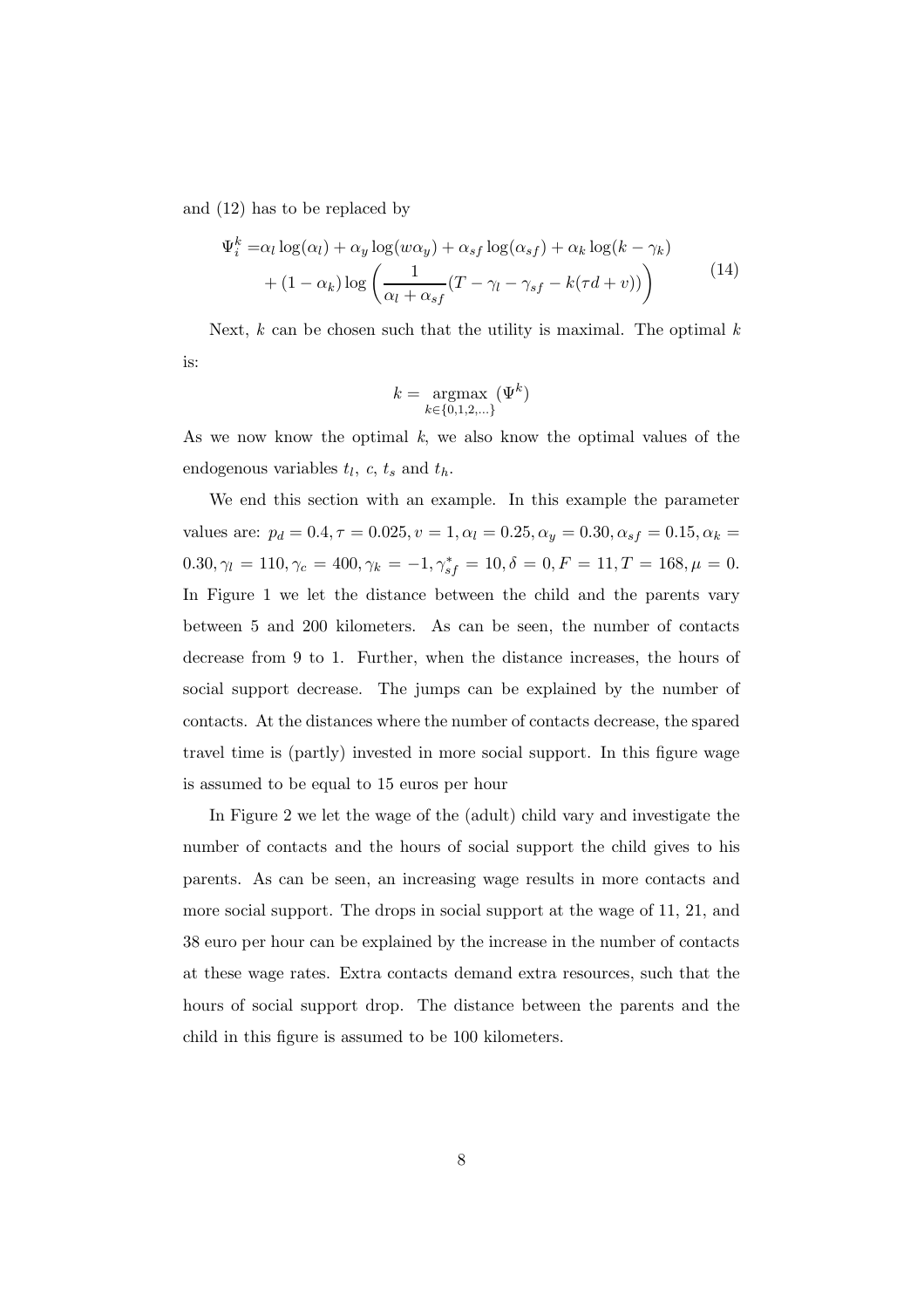

#### 2.2 Two (adult) children

In this section we extend the model in section 2.1, such that two adult children are involved. As in section 2.1, the child derives utility from leisure, consumption, and the number of contacts and amount of care his parents receive. The main difference with section 2.1 is that now also the sibling can provide social support, which generates utility but does not affect the child's own time and budget constraint. The utility sibling 1 derives from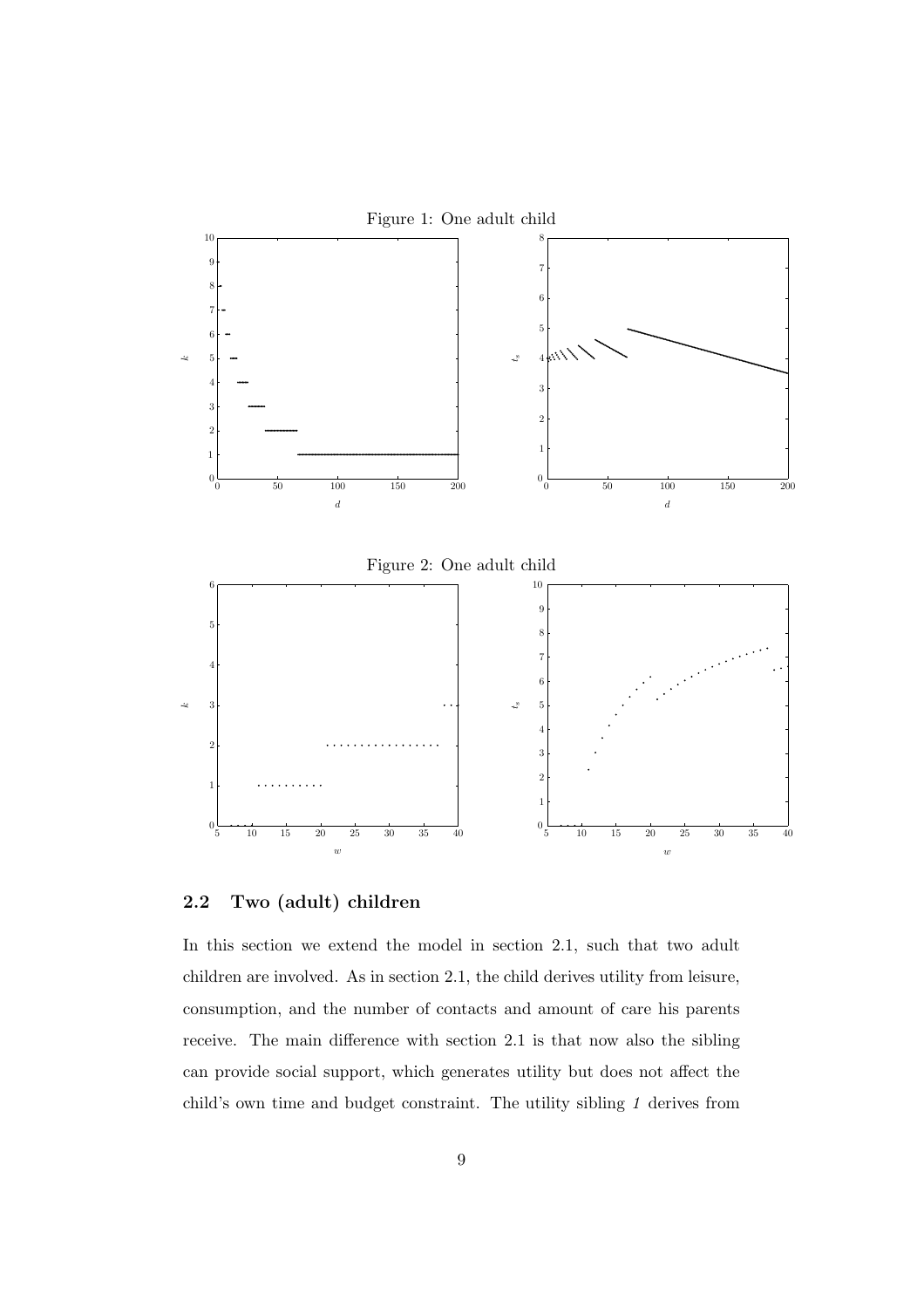his own actions and his siblings actions is denoted by  $U_1(k_1, t_{s1}, k_2, t_{s2})$ . The maximization problem of child 1 becomes:

$$
\max U_1(k_1, t_{s1}, k_2, t_{s2}) = \alpha_{l1} \log(t_{l1} - \gamma_{l1}) + \alpha_{y1} \log(c_1 - \gamma_{c1})
$$
  
+  $\alpha_{s f1} \log(t_{s1} + t_{s2} + t_f - \gamma_{sf}^*) + \alpha_{k1} \log(k_1 + k_2 - \gamma_{k1})$   
(15)

subject to

$$
t_{l1} + t_{h1} + t_{s1} + (\tau d_1 + v)k_1 = T \tag{16}
$$

$$
c_1 + k_1 p_d d_1 = w_1 t_{h1} + \mu_1 \tag{17}
$$

As in the previous section, the amount of formal care is given by

$$
t_f = F - \delta \cdot (t_{s1} + t_{s2}), \quad 0 \le \delta < 1 \tag{18}
$$

(19)

Substitution of (18) into (15) and rewriting shows that maximizing (15) is equivalent to maximizing

$$
\max U_1(k_1, t_{s1}, k_2, t_{s2}) = \alpha_{l1} \log(t_{l1} - \gamma_{l1}) + \alpha_{y1} \log(c_1 - \gamma_{c1})
$$
  
+  $\alpha_{s f1} \log(t_{s1} + t_{s2} - \gamma_{s f}) + \alpha_{k1} \log(k_1 + k_2 - \gamma_{k1})$   
(20)

with  $\gamma_{sf} = (\gamma_{sf}^* - F)/(1 - \delta).$ 

For child 2 the same holds, with the underscripts 1 and 2 interchanged. We focus on the maximization problem for sibling 1. Solving the maximization problem we get that, given  $k_1$ ,  $k_2$ ,  $t_{s1}$  and  $t_{s2}$ , it is optimal for sibling  $1\,$  to choose

$$
\begin{cases}\n t_{l1} = \gamma_{l1} + \frac{\alpha_{l1}}{\alpha_{l1} + \alpha_{y1}} \left( T + \frac{\mu_1}{w_1} - \gamma_{l1} - \frac{\gamma_{c1}}{w_1} - k_1 (\frac{p_d d_1}{w_1} + \tau d_1 + v) - t_{s1} \right) \\
c_1 = \gamma_{c1} + w_1 \frac{\alpha_{y1}}{\alpha_{l1} + \alpha_{y1}} \left( T + \frac{\mu_1}{w_1} - \gamma_{l1} - \frac{\gamma_{c1}}{w_1} - k_1 (\frac{p_d d_1}{w_1} + \tau d_1 + v) - t_{s1} \right) \\
t_{h1} = \frac{\gamma_{c1} + k_1 p_d d_1 - \mu_1}{w_1} + \frac{\alpha_{y1}}{\alpha_{l1} + \alpha_{y1}} \left( T + \frac{\mu_1}{w_1} - \gamma_{l1} - \frac{\gamma_{c1}}{w_1} - k_1 (\frac{p_d d_1}{w_1} + \tau d_1 + v) - t_{s1} \right)\n \end{cases} \tag{21}
$$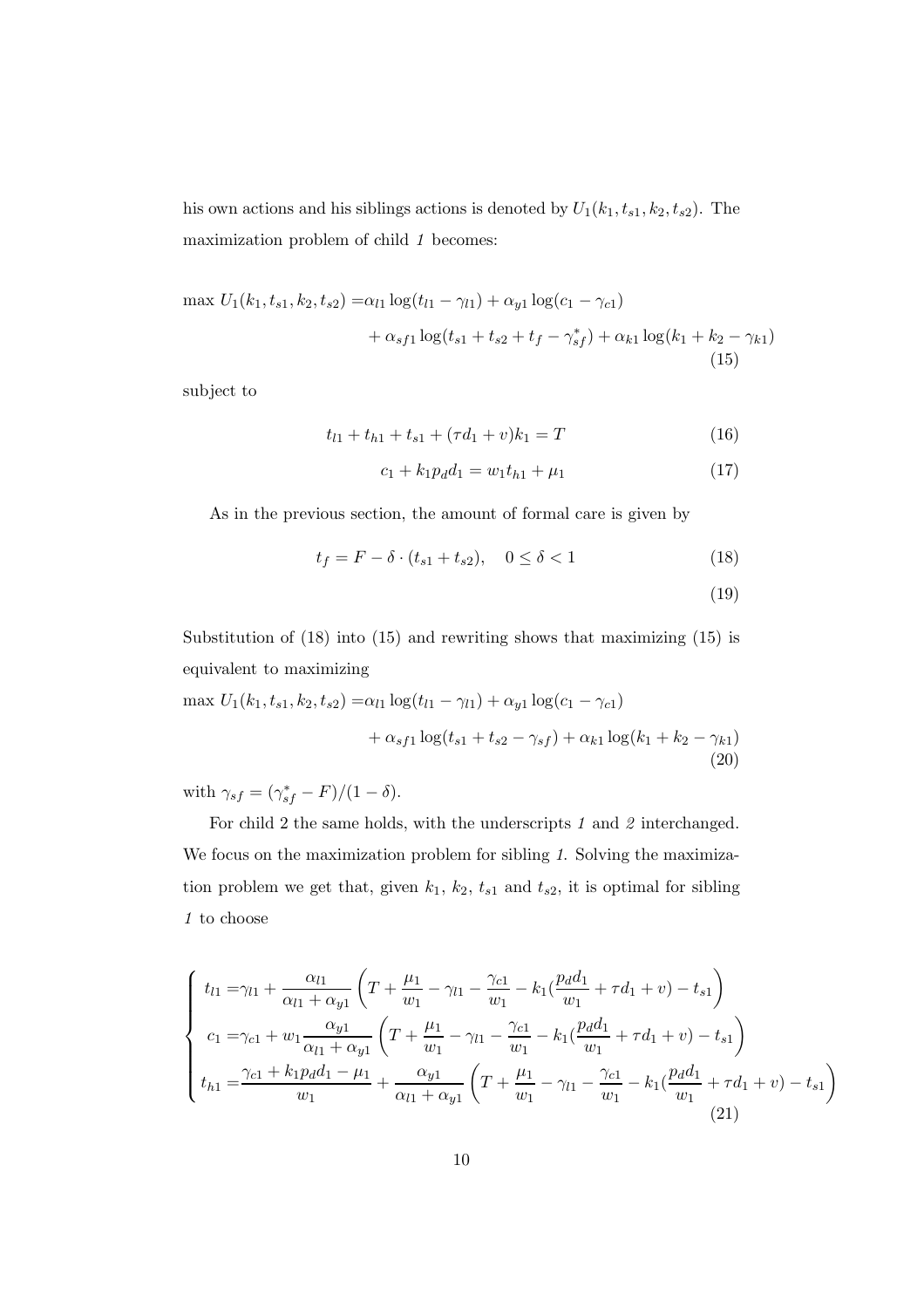The utility for sibling  $1$  is then equal to

$$
\Psi_1(k_1, t_{s1}, k_2, t_{s2}) = \alpha_{l1} \log(\alpha_{l1}) + \alpha_{y1} \log(w_1 \alpha_{y1})
$$
  
+  $\alpha_{s f1} \log(t_{s1} + t_{s2} - \gamma_{s f}) + \alpha_{k1} \log(k_1 + k_2 - \gamma_{k1})$   
+  $(\alpha_{l1} + \alpha_{y1}) \log(\frac{1}{\alpha_{l1} + \alpha_{y1}}(T + \frac{\mu_1}{w_1} - \gamma_{l1} - \frac{\gamma_{c1}}{w_1} - k_1(\frac{p_d d_1}{w_1} + \tau d_1 + v) - t_{s1}))$  (22)

Note that in case  $k_1 = 0$  and/or  $k_2 = 0$ ,  $t_{s1}$  and/or  $t_{s2}$  have to be zero.

To obtain that  $t_{h1} \geq 0$ , in case

$$
\mu_1 > \gamma_{c1} + k_1 p_d d_1 + w_1 \frac{\alpha_{y1}}{\alpha_{l1} + \alpha_{y1}} (T + \frac{\mu_1}{w1} - \gamma_{l1} - \frac{\gamma_{c1}}{w_1} - k_1 (\frac{p_d d_1}{w_1} + \tau d_1 + v) - t_{s1})
$$

(21) has to be replaced by

$$
\begin{cases}\n t_{l1} = T - t_{s1} - k_1(\tau d_1 + v) \\
c_1 = \mu_1 - k_1 p_d d_1 \\
t_{h1} = 0\n\end{cases}
$$
\n(23)

and (22) has to be replaced by

$$
\Psi_1(k_1, t_{s1}, k_2, t_{s2}) = \alpha_{l1} \log(T - t_{s1} - k_1(\tau d_1 + v) - \gamma_{l1}) + \alpha_{y1} \log(\mu - k_1 p_d d_1 - \gamma_{c1})
$$

$$
+ \alpha_{s1} \log(t_{s1} + t_{s2} - \gamma_{s1}) + \alpha_{k1} \log(k_1 + k_2 - \gamma_{k1})
$$
(24)

The maximization problem of sibling 2 is solved analogously.

In the Nash equilibrium, both siblings maximize their utility given the action of the other player. The number of contacts  $(k_1 \text{ and } k_2)$  are discrete. The number of hours of social support  $(t_{s1}$  and  $t_{s2})$  are not, however, to find the overall Nash equilibrium we consider  $t_{s1}$  and  $t_{s2}$  to be discrete. We can narrow the steps as small as we want.

With the purpose to clarify the model, we continue this section with some examples.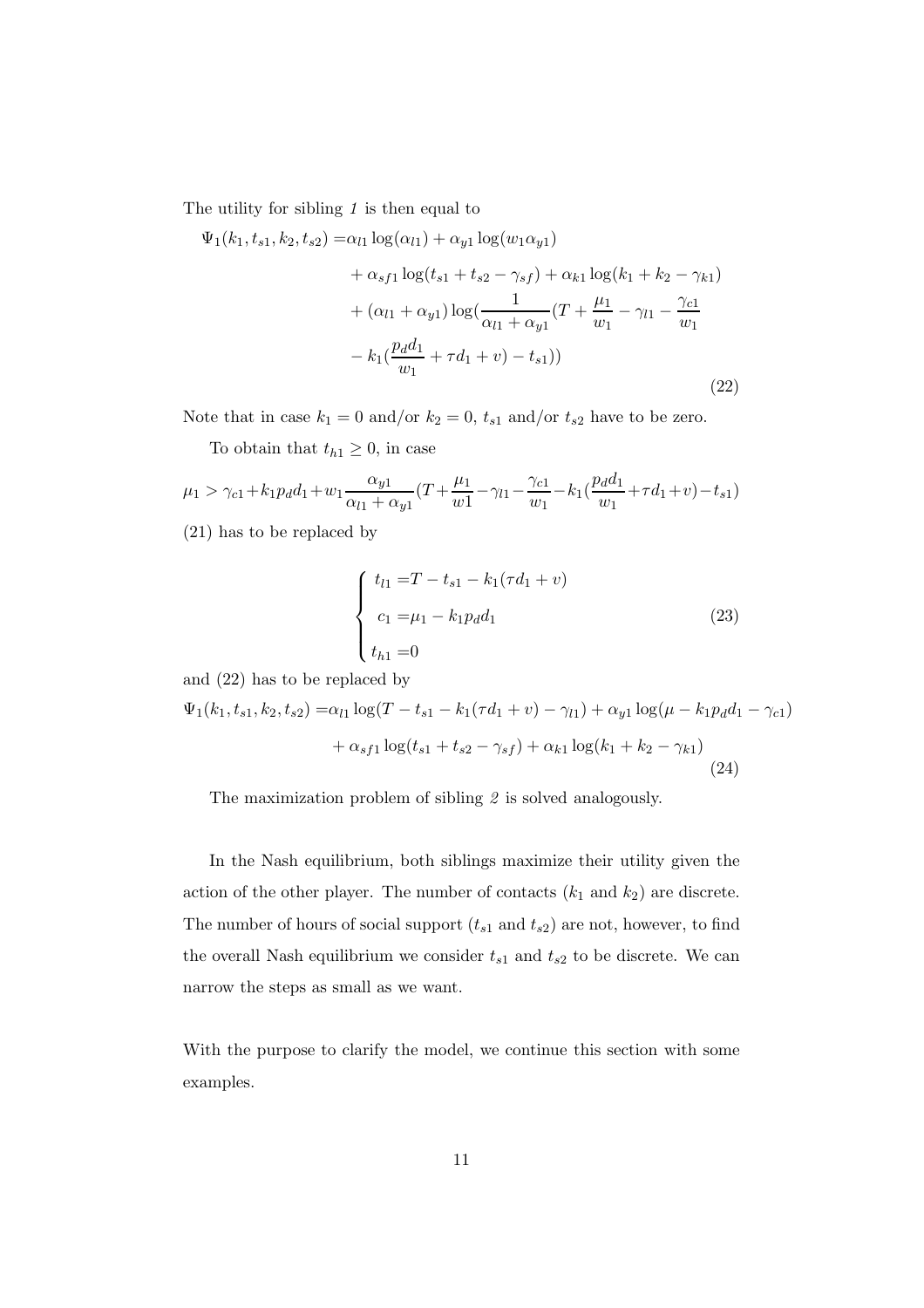Table 1 gives an example of a game between two siblings. In this game the Nash equilibrium is  $k_1 = 0$ ,  $t_{s1} = 0$ ,  $k_2 = 0$  and  $t_{s2} = 0$ , hereby denoted with (0, 0, 0, 0).

Sometimes the prisoner's dilemma is present. In the game proposed in Table 1 this is the case. Here, the Nash equilibrium is  $(0,0,0,0)$  with utility 2.05 for each sibling. However, both siblings should be better off in (1,1,4,4), the utility for both siblings is then 2.21.

To see what happens to the Nash equilibria when the distance or the wage of one of the siblings change, we have made figures where we let the distance and the wage of sibling 1 vary. In the figures it is assumed that  $p_d = 0.4, \tau = 0.025, v = 1, d_2 = 100, w_2 = 15, \alpha_{li} = 0.25, \alpha_{yi} = 0.3, \alpha_{sfi} =$  $0.15, \alpha_{ki} = 0.3, \gamma_{li} = 110, \gamma_{ci} = 400, \gamma_{ki} = -1, \gamma_{sf}^{*} = 10, \delta = 0, T = 168, \mu_i = 0.5$  $0, F = 11$  for  $i = 1, 2$ . Further, in Figure 3 to 5 it is assumed that the wage of sibling 1 is 15 euro per hour (the same as  $w_2$ ), and in Figure 6 to 8 it is assumed that the distance of sibling 1 to his parents is 100 kilometer (the same as  $d_2$ ).

In case the distance of sibling 1 increases, the number of contacts of this sibling with his parent decreases (Figure 3). Sometimes, there is more than one Nash equilibrium. In the figure only one equilibrium is shown (where each equilibrium has an equal chance to be shown). In Figure 3 it can also be seen how the number of contacts of sibling 2 with his parent are influenced by the distance of sibling 1.

Figure 4 shows how the hours of social support changes with  $d_1$ . In general it can be concluded that the hours of social support of sibling 1 decreases when the distance to his parents increases. On the other hand, sibling 2, then, increases the hours of social support. Upward jumps in the hours of social support for sibling 1 (such as at a distance of 26 and 40 kilometers) can be explained by the drop in the number of contacts which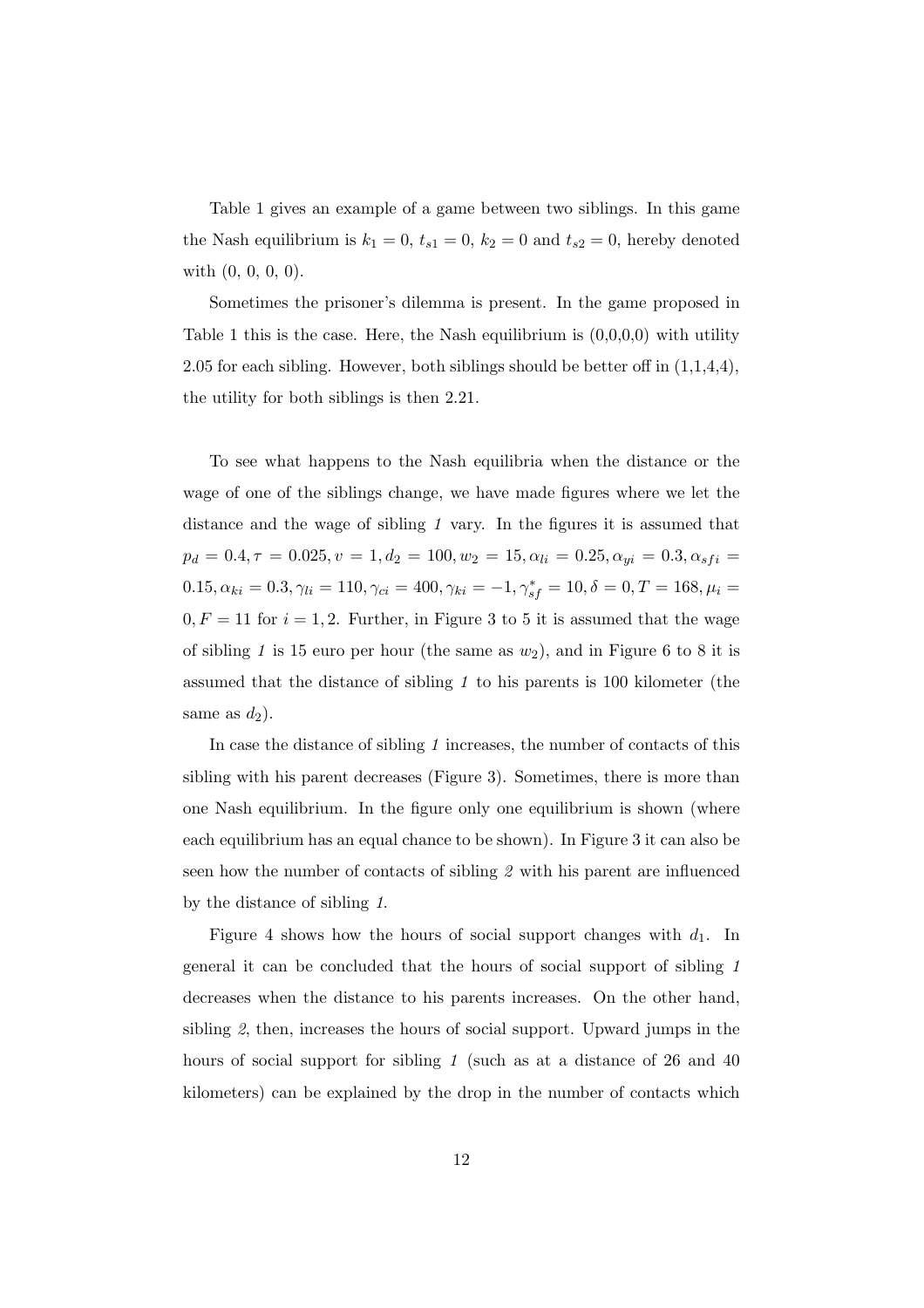takes place at the same moment. The resources spared by the reduction of the number of contacts are (partly) spend to more social support. Figure 5 gives the total number of contacts and total hours of social support the parents receive. Suprisingly, the total hours of social support is higher at a distance of 80 then at the distance of for example 20 kilometers. Herewith, one has to take into account that the distance of sibling 2 is assumed to be 100 kilometer. At  $d_1 = 20$  sibling 1 is the only child who provides social care. At the distance of 80 (where the difference between  $d_1$  and  $d_2$  is less), both children provide social support, and totally this results in more hours.

Figure 6 shows how the number of contacts of sibling 1 and 2 evolve when the wage of sibling 1 increases. Also here, at some wages there is more than one Nash equilibrium. Under the specified parameter values, the number of contacts of sibling 1 increases from zero to three when his wage rate increases from 5 to 40 euros per hour. The number of contacts of sibling 2 with his parents decrease from one to zero. Figure 7 shows that as long  $w_1 < w_2$ , sibling 2 provides all social support. When  $w_1 > w_2$  the opposite occurs. The total number of contacts and hours of social care are presented in Figure 8.



Figure 3: Nash equilibria, number of contacts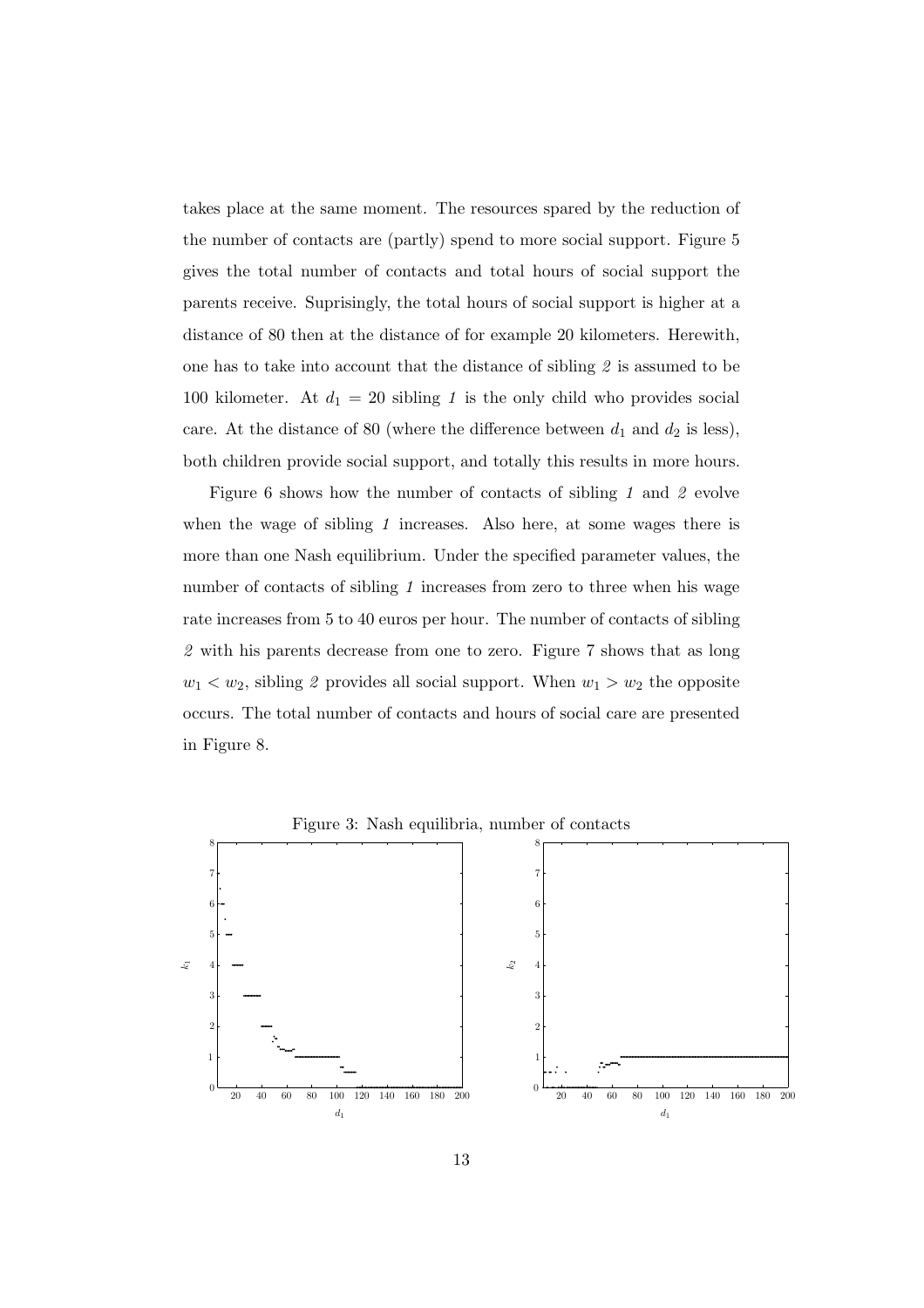

Figure 5: Nash equilibria, total number of contacts and hours of social support

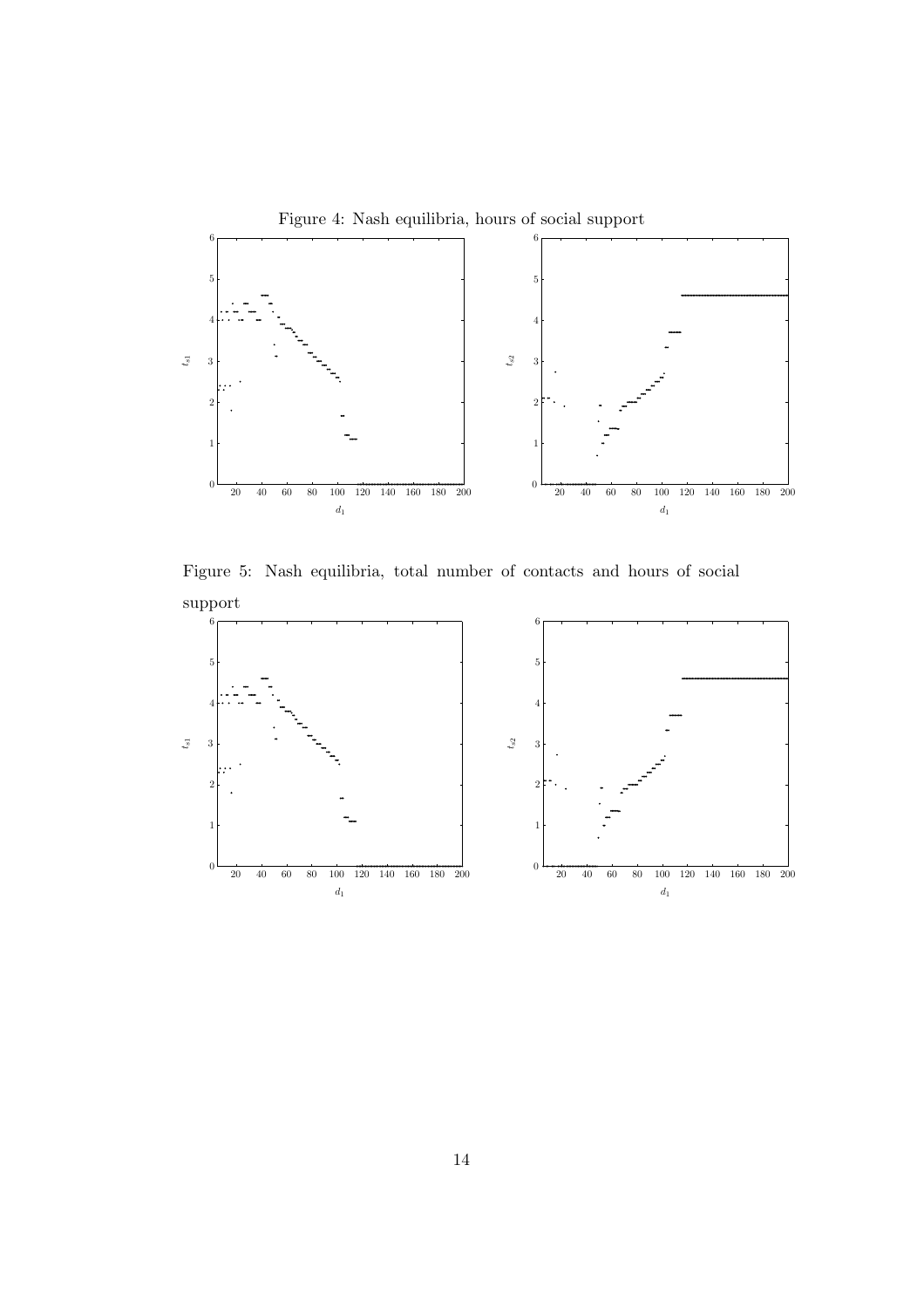



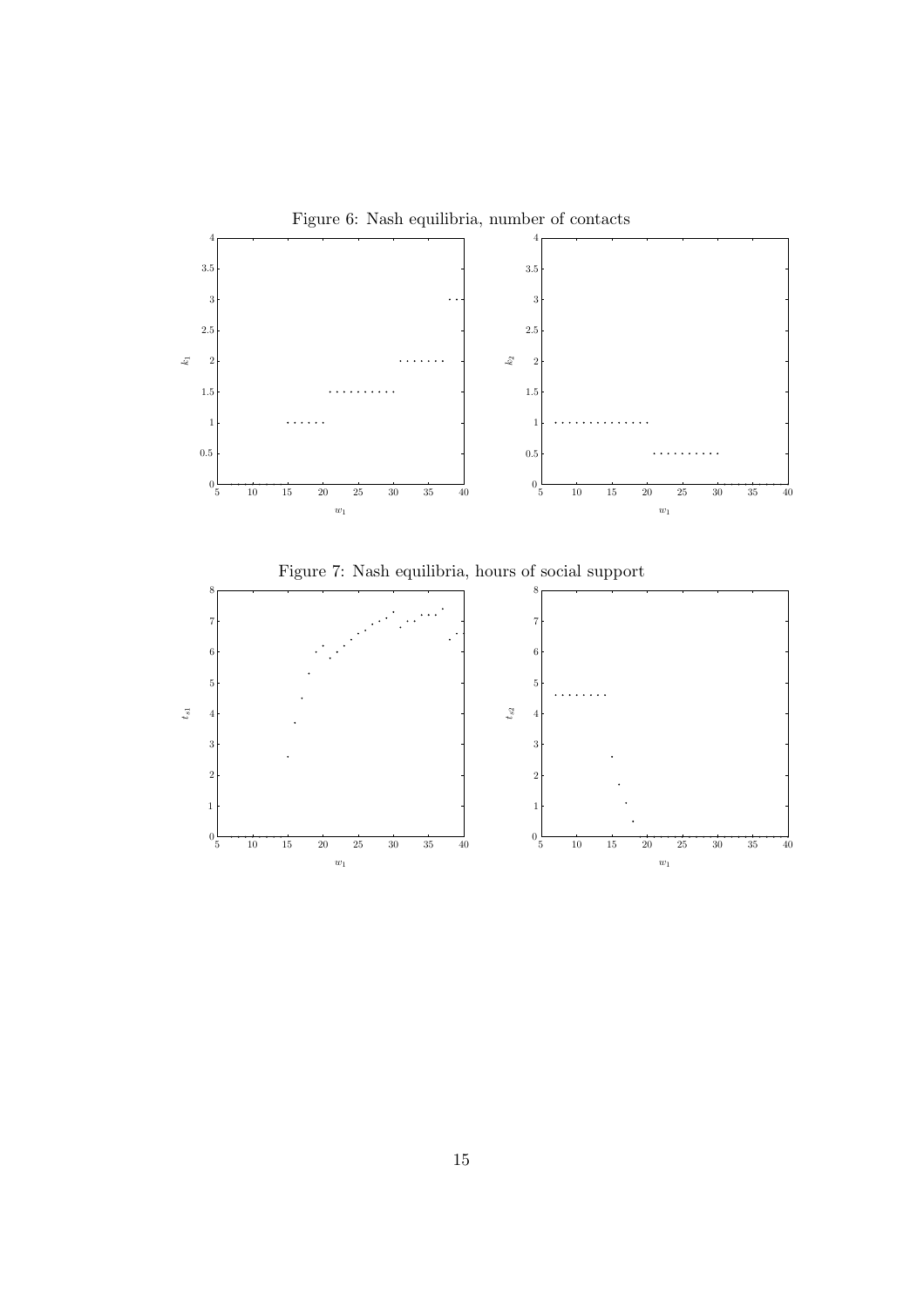Figure 8: Nash equilibria, total number of contacts and hours of social support



Instead of the noncooperative Nash equilibrium, siblings may behave cooperatively. We are interested in the comparison of the noncooperative and cooperative results. In order to visualize the difference we make figures 3 to 8 again, with the same parameter values, but now with a cooperative equilibrium.

Let's assume that the siblings maximize

$$
U_1(k_1, t_{s1}, k_2, t_{s2}) + U_2(k_1, t_{s1}, k_2, t_{s2})
$$

subject to

.

$$
t_{li} + t_{hi} + t_{si} + (\tau d_i + v)k_i = T
$$
\n(25)

$$
c_i + k_i p_d d_i = w_i t_{hi} + \mu_i \tag{26}
$$

for  $i = 1, 2$ .

Figures 9 to 11 show the results.

From comparing figures 9 to 14 with figures 3 to 8, we can conclude that (as expected) the number of contacts and the hours of social support are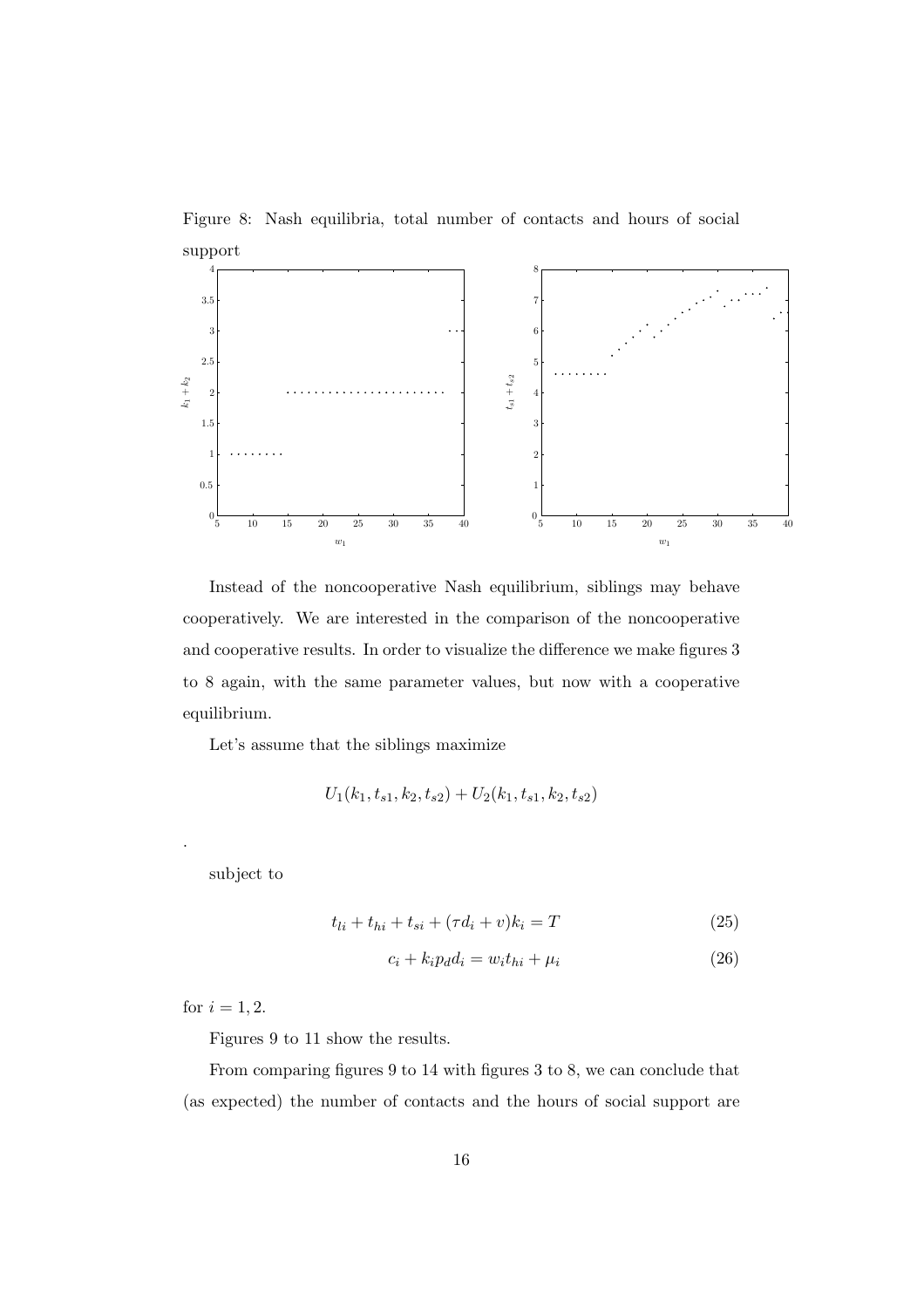higher when siblings behave cooperatively. Further, when we compare the figures for one child with the Nash equilibria for two siblings, parents do not receive much more care with two siblings (this is due to the fact that for both siblings the care given by the sibling is a perfect substitute for their own care).

Figure 9: Cooperative equilibrium, number of contacts



Figure 10: Cooperative equilibrium, hours of social support

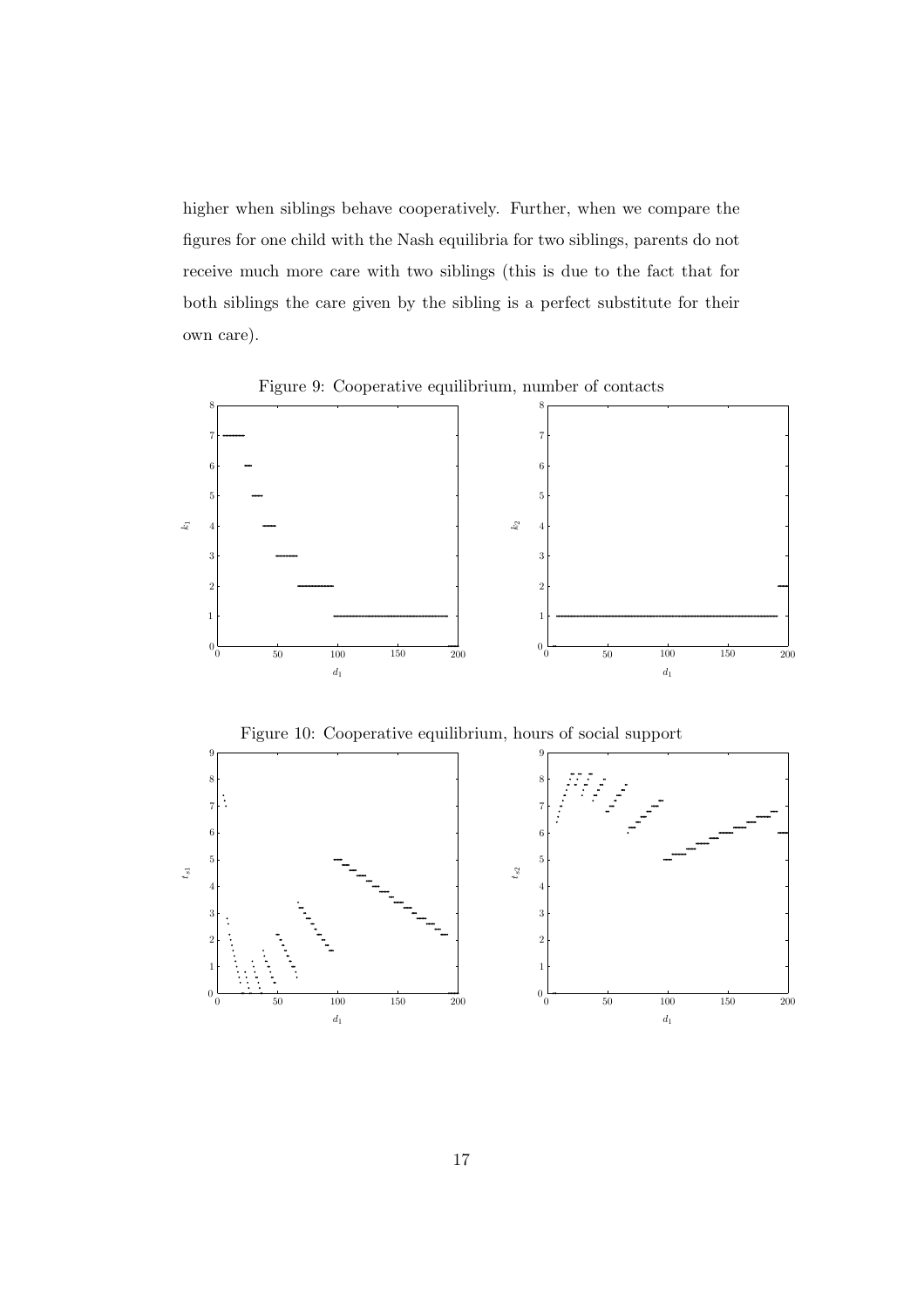Figure 11: Cooperative equilibrium, total number of contacts and hours of social support



Figure 12: Cooperative equilibrium, number of contacts

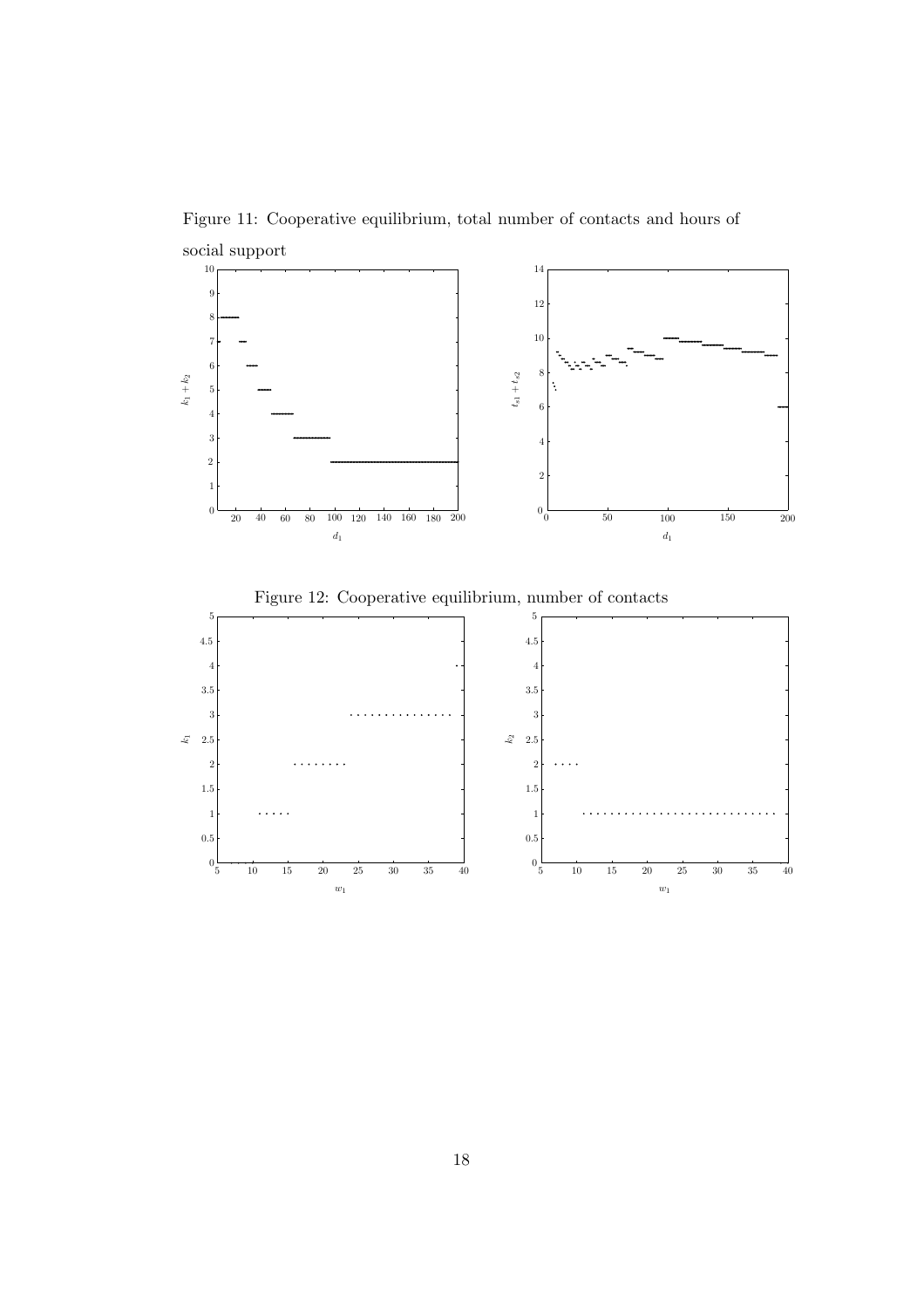

Figure 14: Cooperative equilibrium, total number of contacts and hours of social support



# 3 Data and Empirical Application

The Survey of Health, Ageing and Retirement in Europe (SHARE) is a multidisciplinary database of micro data on health, socio-economic status and social and family networks of individuals. In the current version of the paper we use the 2004 wave; the next version will also use the second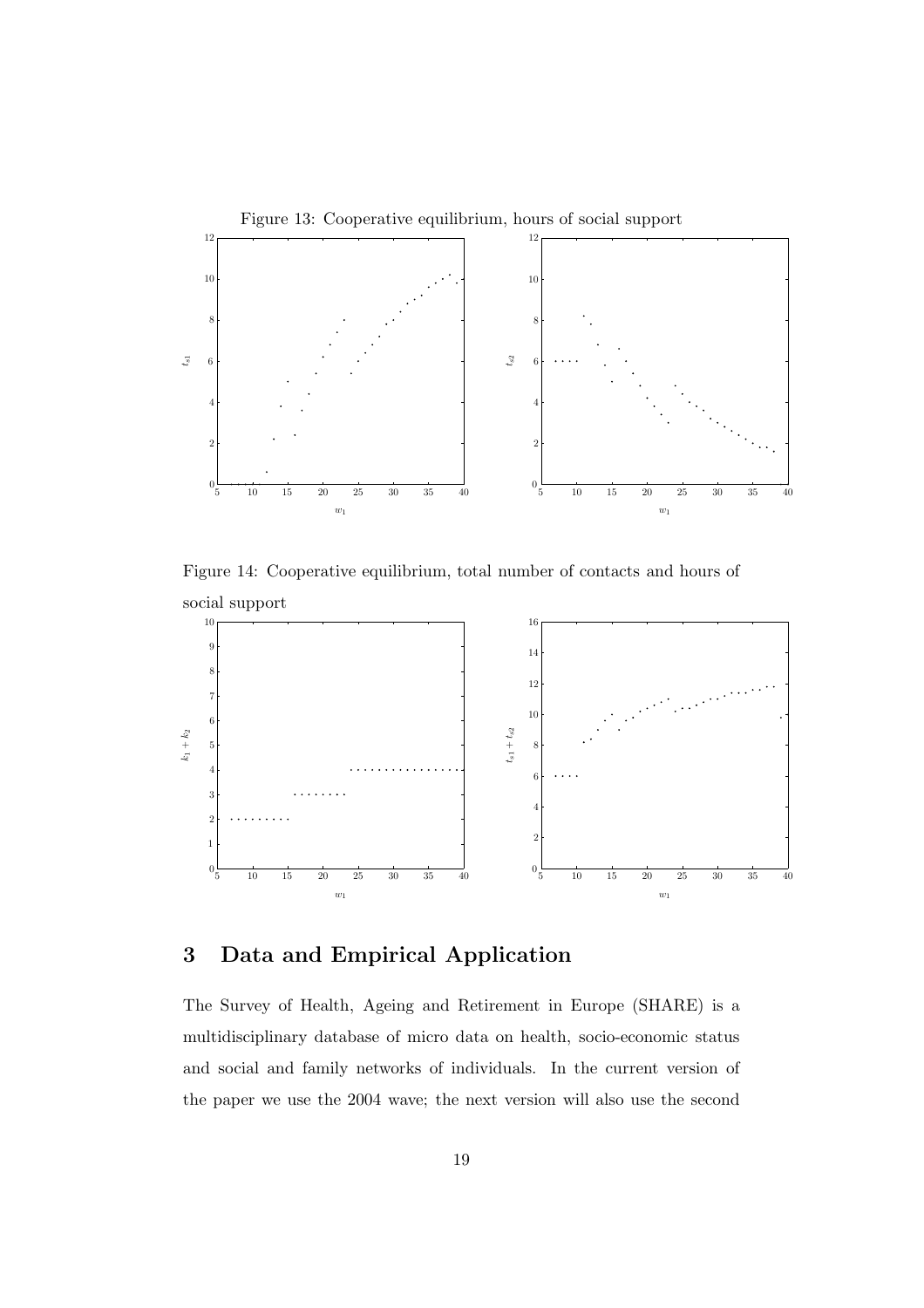wave of SHARE (which is expected to become available early 2008). Eleven countries have contributed data to the 2004 SHARE dataset. Three regions can be distinguished: Scandinavia (Denmark and Sweden), Central Europe (Austria, France, Germany, Switzerland, Belgium, the Netherlands) and the Mediterranean (Spain, Italy and Greece). Eligible respondents are all household members aged 50 and over, plus their spouses, independent of age. The questionnaire is composed by face-to-face computer-aided personal interviews (CAPI), plus a self-completion drop-off part with questions that command more privacy.

In contrast with papers such as Bonsang (2006) and Bolin, Lindgren, Lundborg (2007), where informal care given by the respondents is studied, in this paper we consider the respondents in their role of receiver of informal care. The reason is that we want to have information for all siblings within a family. The respondents (in our case 'the parents') give information about all their children. If we would consider the respondents as the providers of informal care, there would be no information on the amount of care the siblings of the respondents give to their parents. Further, by considering the respondents as the receivers of informal care, we also have information on the receivers' health condition, for instance, self-reported health, physical functioning and the utilization of health-care facilities. The respondents provide basic information on all their children that are still alive (sex, year of birth and distance to the parents). Due to the length of the interview, further information (such as education, household situation and employment of the child) is gathered for at most four children.

Table 2 presents descriptive statistics on the number of respondents, households, and accompanying children by country. In total there are 31,114 respondents, from 21318 households, with on average 2.2 children. On average, 19.6% of the respondents face difficulties with daily activities. With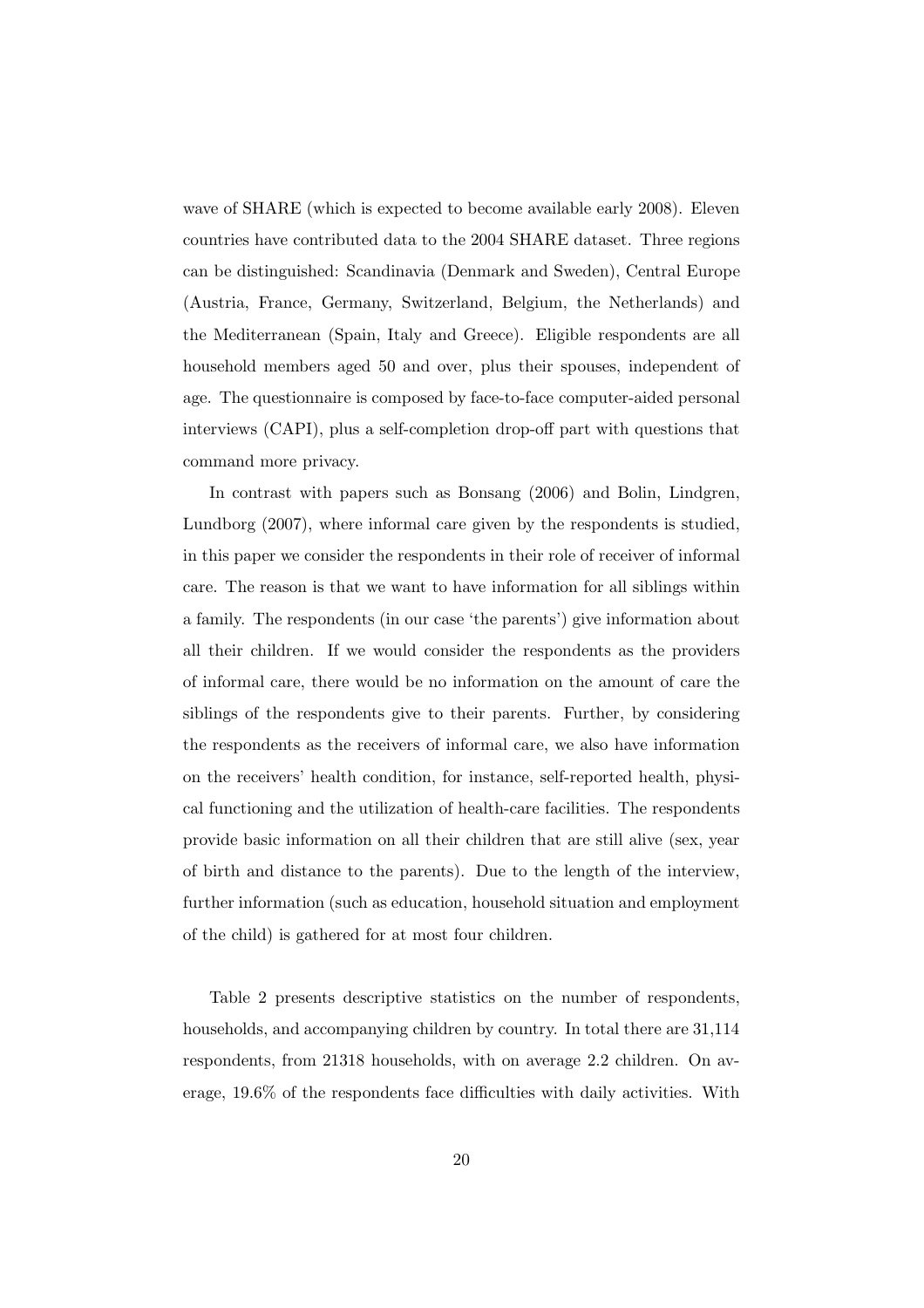'daily activities' it is meant that the respondent has difficulties with for example dressing (including shoes and socks), walking across a room, bathing or showering, eating (cutting up food), getting in or out of bed, using the toilet, using a map in a strange place, preparing a hot meal, shopping for groceries, telephone calls, taking medication, doing work around the house or garden and difficulties with managing money. Conditional on the fact that there are difficulties, the average number of difficulties is 2.9.

As our subject is informal care given by the children of the respondents, Table 3 presents by country the percentage of children involved in social support to their parents. In the second column the percentage of children involved in social support is given, conditional on the fact that the parents have one ore more difficulties. As expected, the percentage of children involved in social support is then higher.

Social support contains three components: personal care, practical household help and paperwork. Column 3, 4 and 5 give the percentage of persons involved in these tasks, given the fact that they are providing social support. Household help is the most common form of social support. Conditional on social support being provided, personal care is relatively high in Italy and Spain.

In the examples of section 2 we saw that in general a higher distance between the child and the parents causes a lower level of social support. For children living independently from their parents Table 4 shows a strong negative relationship between distance and social support provided.

Table 5 shows the relationship between social support and employment. The difference in giving social support by people who are full time employed and part-time employed has the expected sign but is small. Adult children who are retired are very often involved in social support. Note that retired persons have relatively older parents.

Conflicts in the family may influence the provision of social support.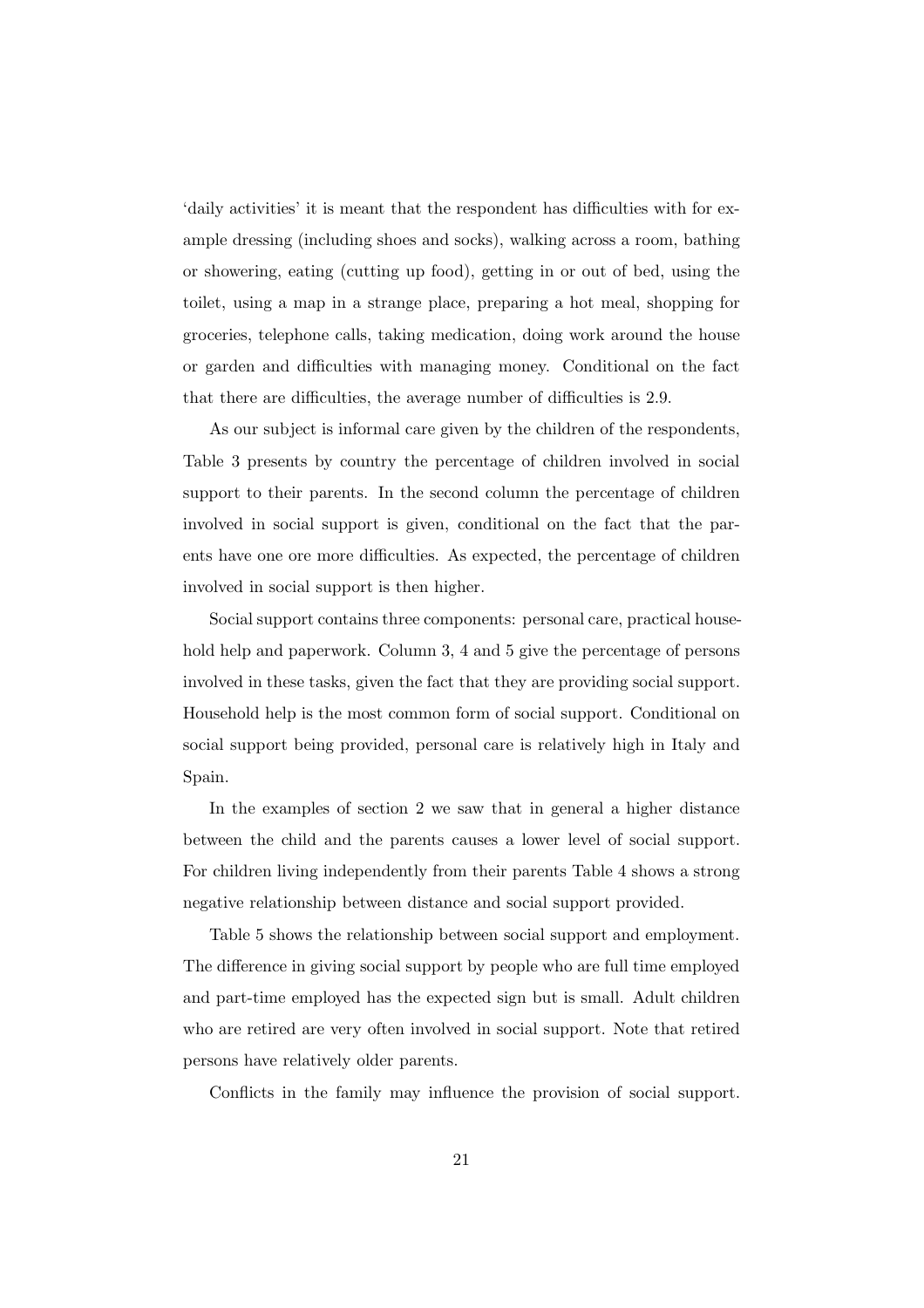Table 6 gives the relation between conflicts and social support in families with two siblings. Fewer conflicts result in a higher percentage of adult children involved in social support. When there are often conflicts, the number of hours social support per week is relatively low. Note that the conflict question in SHARE refer to conflicts in general, not specifically related to providing informal care.

In section 2 we saw that in the Nash equilibrium two children give almost the same amount of care as one child (with the same preferences and characteristics). In case two siblings behave cooperatively, two siblings together give more care than one child. Table 7 gives the hours of social support (per week) received, given the number of children. For one and two children the number of hours of social support received by the parents is about the same. As from 3 children a higher number of children results in more hours of social support.

## 4 Policy Evaluation

Several countries represented in SHARE have implemented policies aimed at encouraging low-cost provision of long-term care. For example, in the Netherlands, individuals who care for someone with a chronic illness who would otherwise be institutionalized can receive an amount of 250 euros, as a "financial appreciation of caring". Little is known about the effectiveness and efficiency of these policies. One important issue is the possibility of unintended side effects, such as discouraging labor force participation.

This section describes a framework that can be used to assess various policies. Possible policy instruments are: 1) a financial compensation for the hours of social support; 2) a financial compensation for traveling expenses; 3) help such that siblings behave more cooperatively; 4) policies that change the distance between parents and their children (for example, the social rent sector could weigh informal care by their assignment of houses, or senior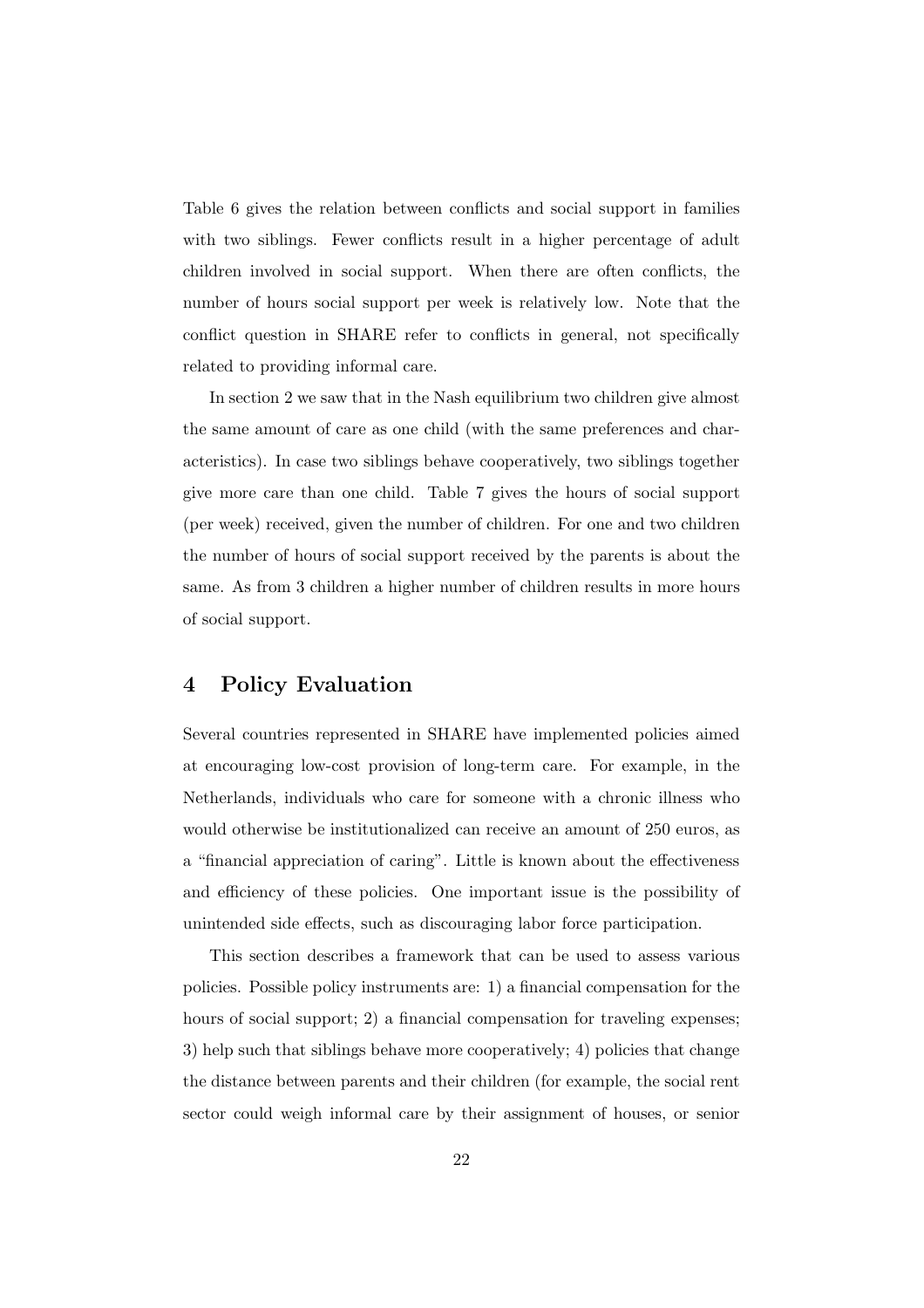houses could be built in residential area's).

While the model presented above applies to a single family, the empirical version to be estimated will allow for heterogeneity across families and countries. Preference parameters will depend on observed characteristics, such as gender, education, health status, and family status, of the adult children and the parents. In addition, adult children face different budget and time constraints, due to variation in wages and in distances to the parental home.

To analyze the effects of policies consider the adjusted budget constraint for a single adult child:

$$
c + kp_d d = t_h w(1 - \tau_h) + \tau_d d + \tau_s t_s,
$$

where  $\tau_h$  tax on income,  $\tau_d$  compensation for travel expenses,  $\tau_s$  compensation for social support. The net government revenue from this household is given by:

$$
R = t_h w \tau_h - \tau_d d - \tau_s t_s - p_f (F - \delta t_s), \qquad (27)
$$

with  $p_f$  denoting the price of formal care. The first term in the righthand side of (27) is the labor income tax received. The second and third terms are the compensations for travel expenses and for providing informal care, respectively. The fourth term is the amount the government spends on formal care.

A simple example of a social planning problem is to maximize  $R$  subject to a given level of care provided. Thus the government's problem is to choose  $\tau_h$ ,  $\tau_d$ ,  $\tau_s$ , and  $\delta$  such that R is maximized subject to  $t_s + t_f = \overline{F}$ , taking into account the family's response to these financial incentives.

A similar (though slightly more complicated) approach can be developed for the case of two adult children.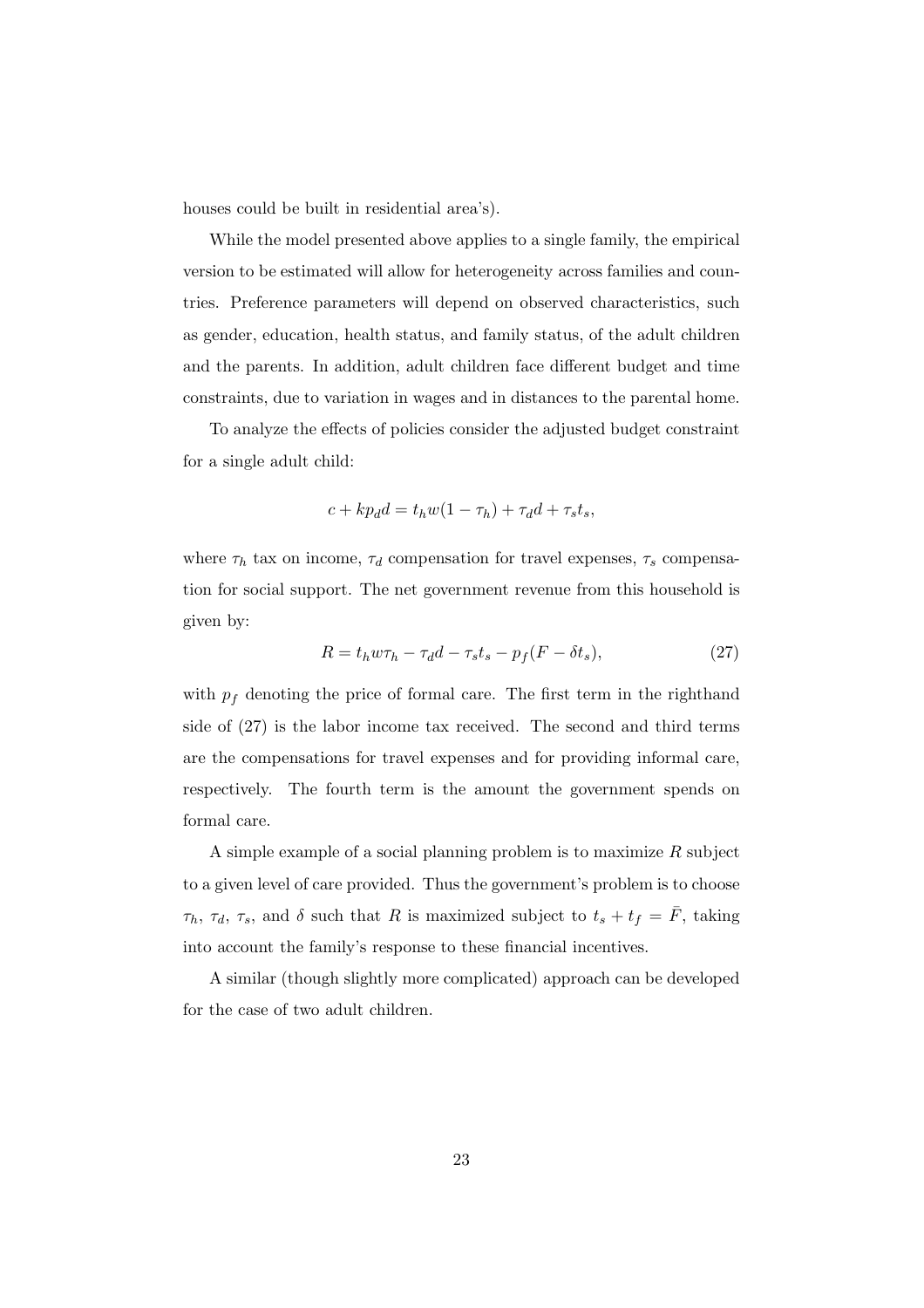## 5 Preliminary Conclusions

We have presented a model to analyze families' complex decisions regarding care provision for aging parents. The model focuses on the strategic interactions between siblings, and can be used to assess the effects of a variety of policy measures. In a future version of the paper we will estimate the structural parameters of the model using the first two SHARE waves, allowing for heterogeneity in preferences, constraints, and institutions both between and within countries represented.

A tentative exploration of the data reveals that the stylized empirical facts in the SHARE data are consistent with a number of qualitative predictions from the model: children provide more care the larger the difficulties their parents experience in daily life; children provide less care when they live farther away and when they are more involved in paid work; and the occurrence of conflicts in families is associated with less care provided. Clarifying and understanding the nature of these correlations – by tightening the link between the theoretical model and the data through estimation – is the challenge ahead.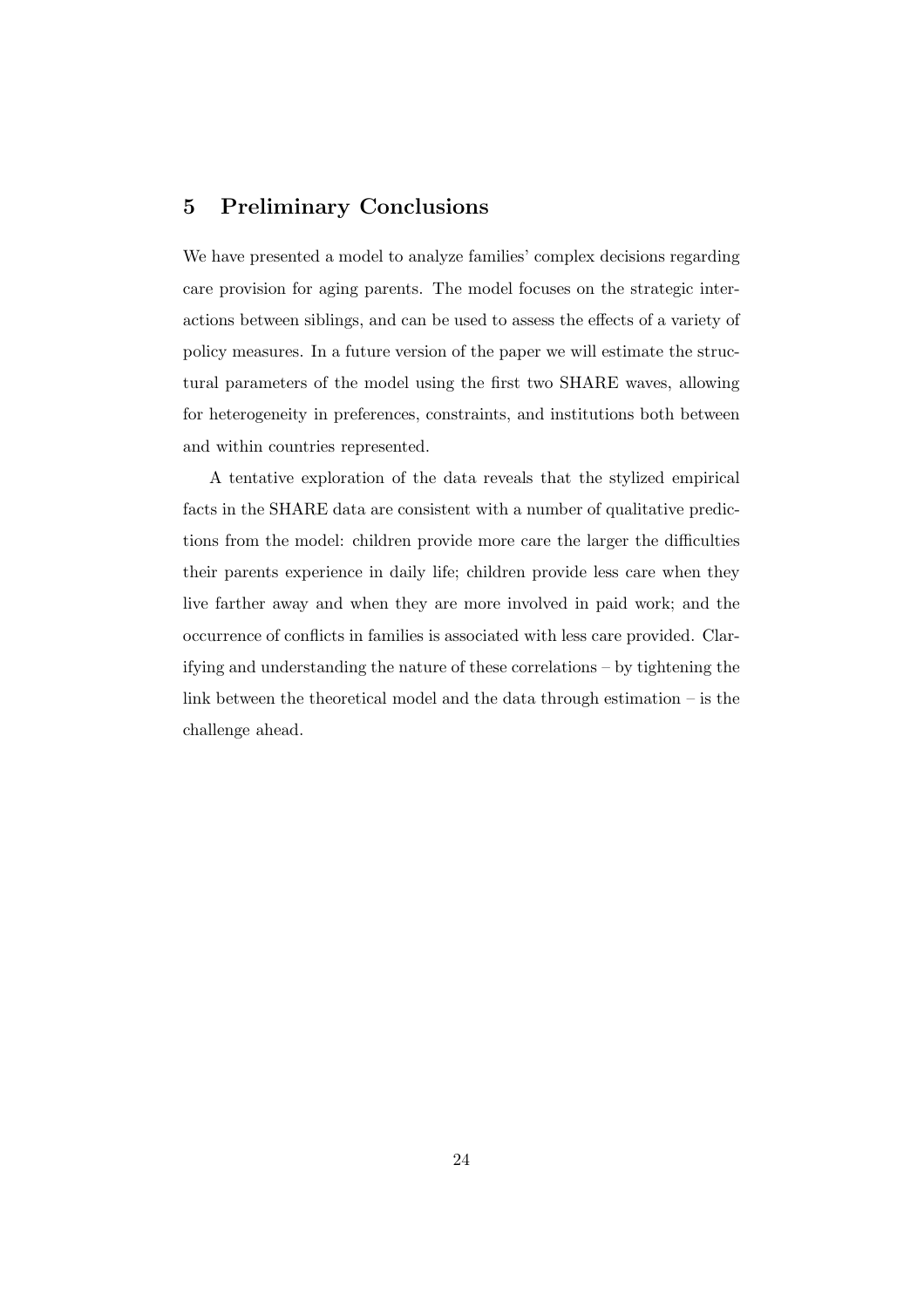## References

Bolin K., B. Lindgren and P. Lundborg, 2007, Your next of kin or your own career? Caring and working among the 50+ of Europe. Tinbergen institute discussion paper TI 2007-032/3.

Bonsang E., 2006, How do middle-aged children allocate time and money transfers to their older parents in Europe? CREPP working papers 2006/02.

Hiedemann B. and S. Stern, 1999, Strategic play among family members when making long-term care decisions. Journal of economic behavior and organization, vol. 40, p.29-57.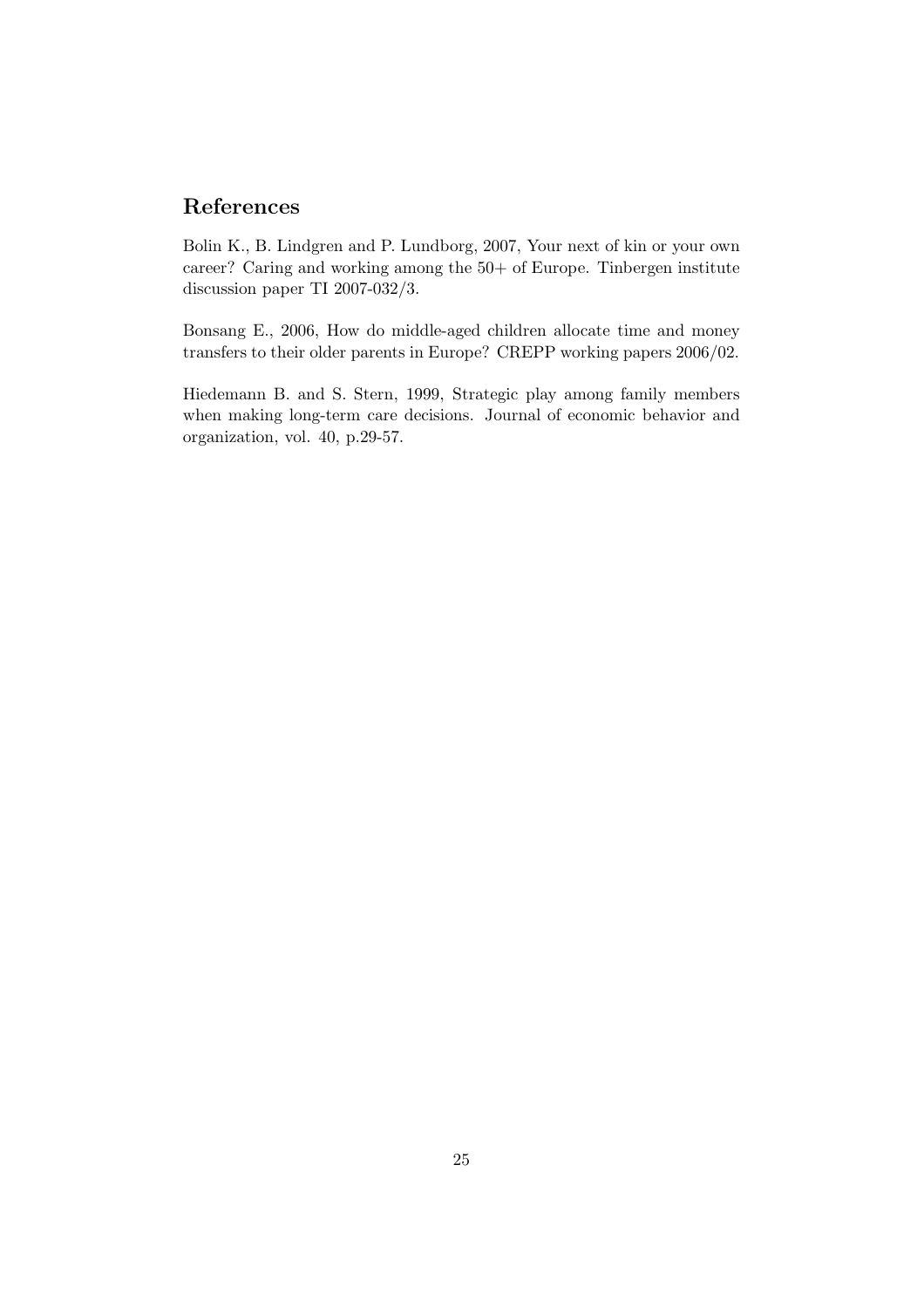Table 1: Pay off matrix

|                                                                                               | $k_2 = 0, t_{s2} = 0$ | $k_2 = 1, t_{s2} = 0$ | $k_2=1, t_{s2}=1$ | etc.       |
|-----------------------------------------------------------------------------------------------|-----------------------|-----------------------|-------------------|------------|
| $k_1 = 0, t_{s1} = 0$                                                                         | (2.05, 2.05)          | (2.23, 1.76)          | (2.40, 1.98)      |            |
| $k_1 = 1, t_{s1} = 0$                                                                         | (1.76, 2.23)          | (1.86, 1.86)          | (2.03, 1.99)      |            |
| $k_1 = 1, t_{s1} = 1$                                                                         | (1.89, 2.40)          | (1.99, 2.03)          | (2.09, 2.09)      | $\ddotsc$  |
| $k_1 = 1, t_{s1} = 2$                                                                         | (1.94, 2.50)          | (2.04, 2.13)          | (2.12, 2.16)      | $\dddotsc$ |
| etc.                                                                                          | $\cdots$              | $\cdots$              | $\cdots$          |            |
| In this example it is assumed that $p_d = 0.4, \tau = 0.025, v = 1, d_i = 350, \alpha_{li} =$ |                       |                       |                   |            |

 $0.25, \alpha_{yi} = 0.25, \alpha_{sfi} = 0.25, \alpha_{ki} = 0.25, \gamma_{li} = 110, \gamma_{ci} = 400, \gamma_{ki} = -1, \gamma_{sf}^* =$  $10, \delta = 0, T = 168, \mu_i = 0 \ \mathrm{and} \ F = 11$  for  $i = 1, 2.$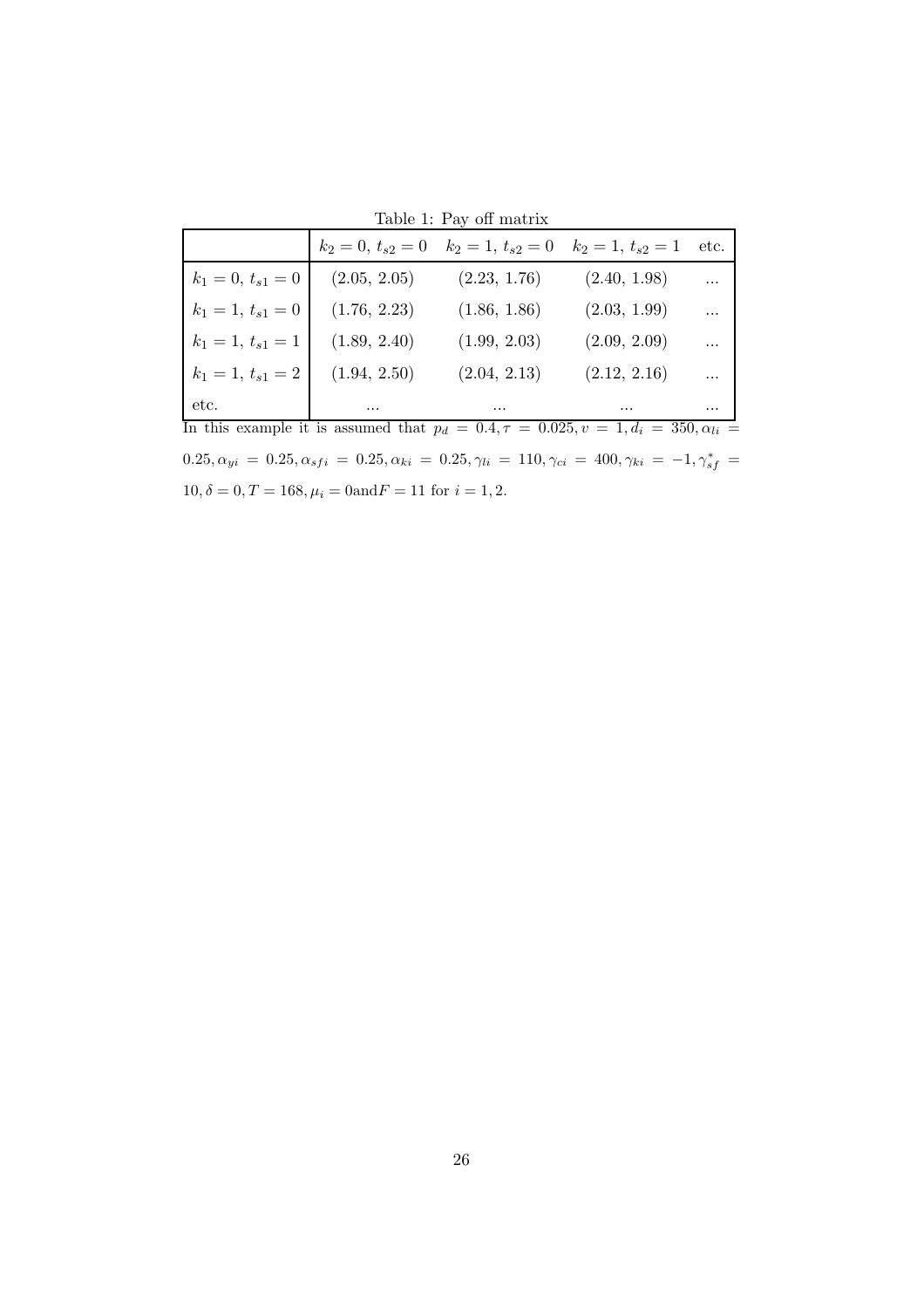| country     | $#$ respondents | $#$ households | $%$ difficulties | $\#$ difficulties (mean) | $\#$ children (mean) |
|-------------|-----------------|----------------|------------------|--------------------------|----------------------|
| Austria     | 1,893           | 1,409          | $19.9\,$         | $2.7\,$                  | 1.9                  |
| Germany     | 3,008           | 2,002          | 16.1             | 2.8                      | 1.8                  |
| Sweden      | 3,052           | 2,139          | 17.3             | $2.8\,$                  | $2.3\,$              |
| Netherlands | 2,979           | 1,954          | 16.8             | 2.5                      | 2.4                  |
| Spain       | 2,396           | 1,753          | 27.8             | 3.2                      | 2.5                  |
| Italy       | 2,559           | 1,778          | 17.2             | 3.4                      | 2.0                  |
| France      | 3,193           | 2,110          | 20.0             | $2.9\,$                  | $2.2\,$              |
| Denmark     | 1,707           | 1,176          | 20.0             | $2.9\,$                  | $2.1\,$              |
| Greece      | 2,898           | 1,982          | 19.4             | 2.8                      | 1.9                  |
| Switzerland | 1,004           | 712            | 11.5             | 2.1                      | $2.0\,$              |
| Belgium     | 3,827           | 2,532          | 21.4             | 2.6                      | 2.1                  |
| Israel      | 2,598           | 1,771          | 24.4             | 3.4                      | 3.4                  |
| Total       | 31,114          | 21,318         | 19.6             | 2.9                      | $2.2\,$              |

Table 2: Descriptive statistics

From left to right the columns present: the number of respondents in the sample, the number of households, the percentage of respondents with difficulties, the mean number of difficulties, and the mean number of children per household. With difficulties we mean difficulties with dressing (including shoes and socks), walking across a room, bathing or showering, eating (cutting up food), getting in or out of bed, using the toilet, using a map in a strange place, preparing a hot meal, shopping for groceries, telephone calls, taking medication, doing work around the house or garden and difficulties with managing money.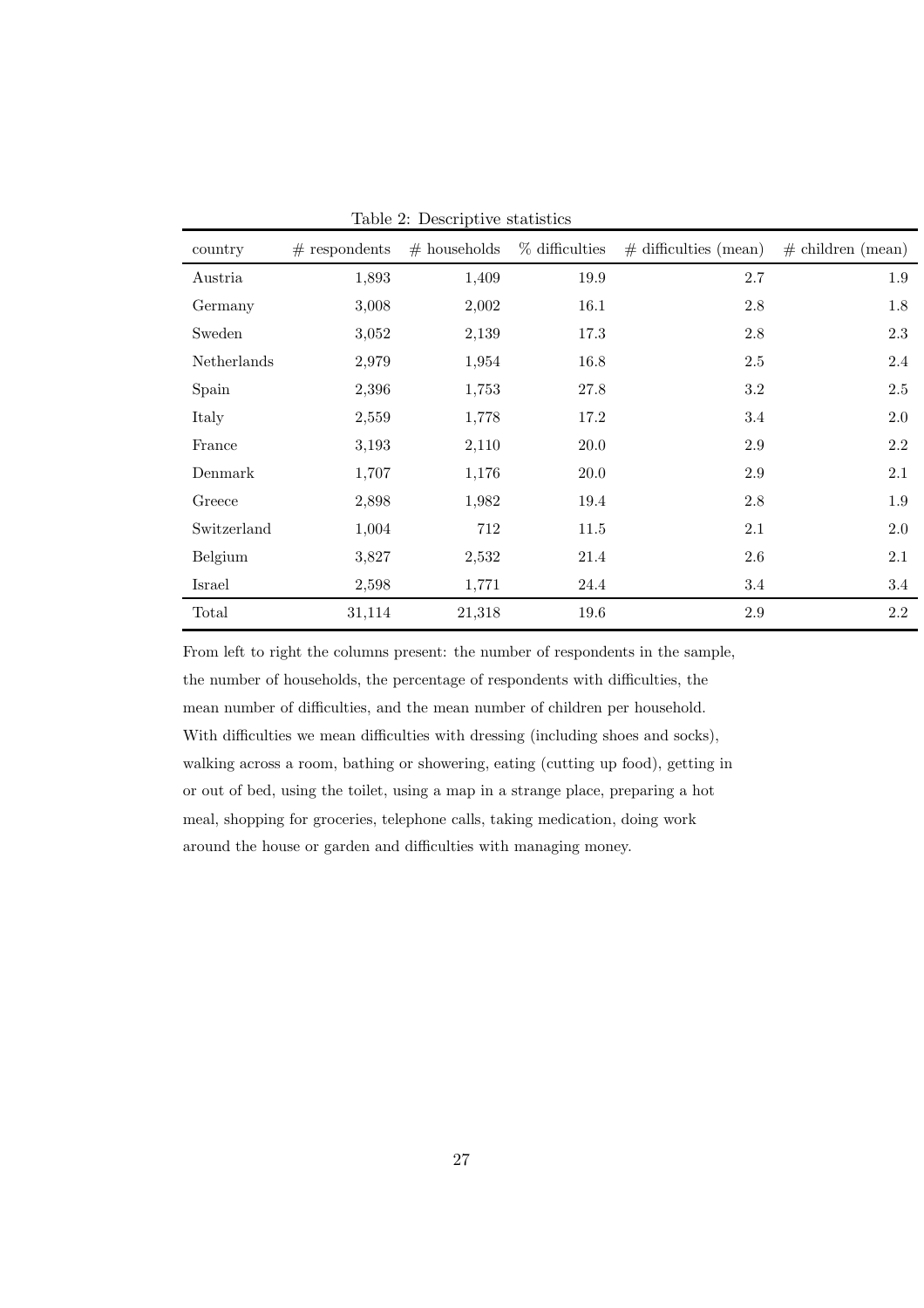| country     | $%$ children   | $%$ children   | personal | household | paperwork | $#$ hours week |
|-------------|----------------|----------------|----------|-----------|-----------|----------------|
|             | social support | social support | care     |           |           | (conditional   |
|             |                | conditional on |          |           |           | on giving      |
|             |                | difficulties   |          |           |           | help)          |
| Austria     | 10.0           | 16.8           | 13.7     | 86.3      | 32.4      | $5.8\,$        |
| Germany     | 11.2           | 20.9           | $10.6\,$ | 89.9      | 37.4      | 6.2            |
| Sweden      | 7.7            | 16.1           | 6.6      | 87.0      | 25.7      | 2.8            |
| Netherlands | $5.0\,$        | 9.9            | 9.6      | 69.0      | 40.6      | $2.6\,$        |
| Spain       | $4.8\,$        | $8.1\,$        | $29.6\,$ | 69.0      | $50.7\,$  | 14.5           |
| Italy       | 3.9            | 7.8            | 28.7     | 69.2      | 52.4      | 21.0           |
| France      | 6.2            | 13.7           | 13.6     | 73.9      | 53.7      | 8.5            |
| Denmark     | 11.2           | 18.8           | 5.7      | 87.6      | $20.6\,$  | $2.5\,$        |
| Greece      | 10.5           | 20.0           | 16.7     | 69.4      | 66.3      | 10.5           |
| Switzerland | 5.0            | 13.7           | 4.2      | 75.0      | 37.5      | 3.6            |
| Belgium     | 7.4            | $13.8\,$       | $10.0\,$ | $88.5\,$  | $30.8\,$  | $6.0\,$        |
| Israel      | 6.0            | 11.6           | 14.4     | 83.4      | 45.4      | 10.9           |
| Total       | 7.2            | 13.6           | 13.0     | 80.7      | 40.7      | 7.2            |

Table 3: Descriptive statistics social support

From left to right the columns present: the percentage of children who are involved in social support, the percentage of children who are involved in social support given that their parents have difficulties with one or more daily activities, the percentage of children who give personal care, the percentage of children who give practical household help, the percentage of children who help with paperwork, and the number of hours social support per week conditional on giving any social support.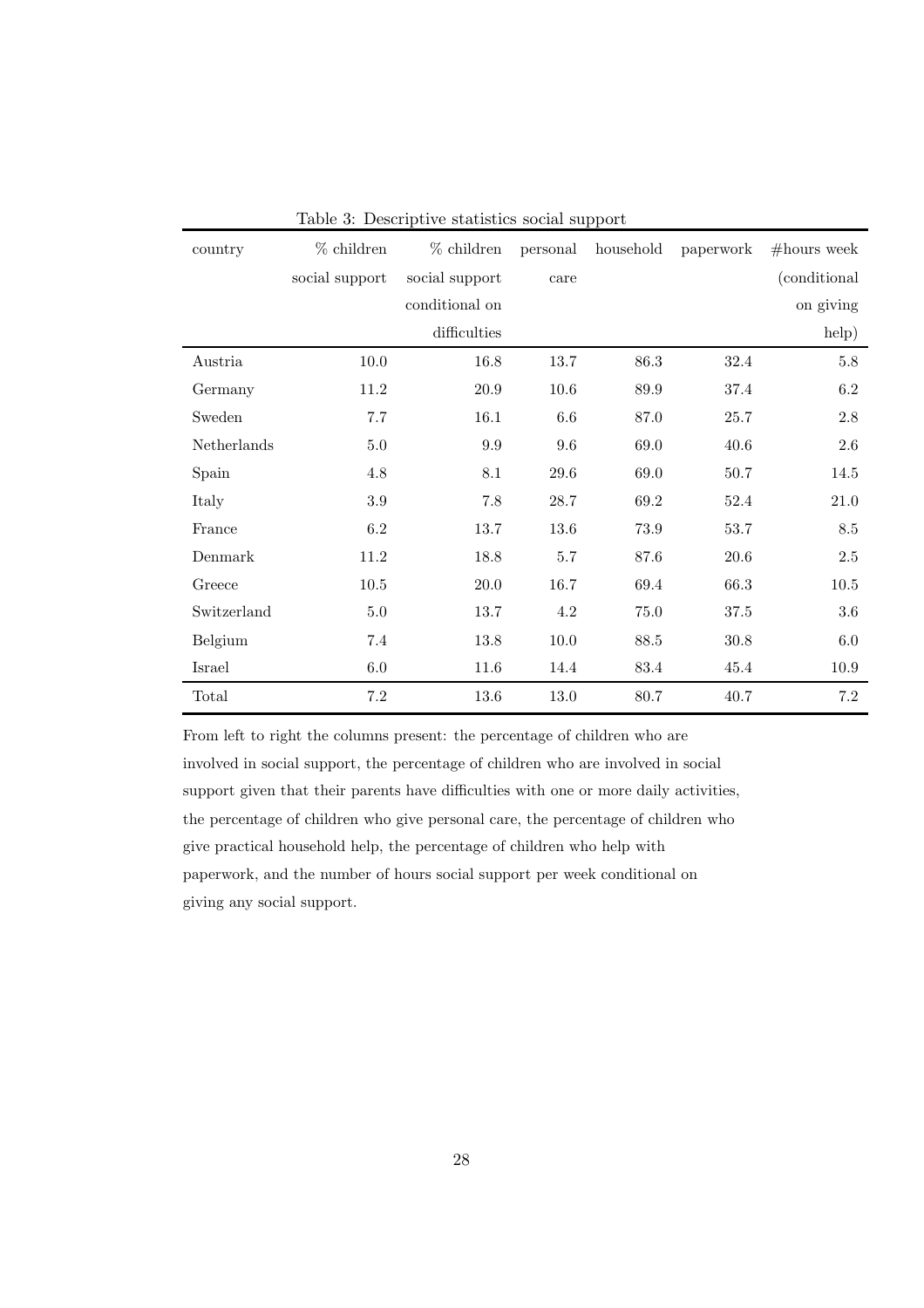| Distance                                         | $\%$ social | $\%$ social support | $#$ hours social    |
|--------------------------------------------------|-------------|---------------------|---------------------|
|                                                  | support     | conditional on      | support conditional |
|                                                  |             | difficulties        | on giving           |
|                                                  |             |                     | social support      |
| In the same household                            | 1.93        | 5.19                | 21.5                |
| In the same building                             | 17.89       | 29.72               | 12.0                |
| Less than 1 kilometre away                       | 13.70       | 21.95               | 8.8                 |
| Between 1 and 5 kilometres away                  | 10.28       | 17.65               | 5.7                 |
| Between 5 and 25 kilometres away                 | 8.63        | 14.76               | 5.1                 |
| Between 25 and 100 kilometres away               | 6.33        | 12.34               | 3.4                 |
| Between 100 and 500 kilometres away              | 4.04        | 7.27                | 3.6                 |
| More than 500 kilometres away                    | 1.40        | 2.78                | 7.3                 |
| More than 500 kilometres away in another country | 0.92        | 1.38                | 9.8                 |
| Refusal to answer the question                   | 1.39        | 0.00                |                     |
| Don't know                                       | 0.00        | 0.00                |                     |

Table 4: Distance and social support

For each distance category the columns present: the percentage of children involved in social support, the percentage of children involved in social support given the fact that at least one of their parents have one or more difficulties with daily activities, and the number of hours social support per week conditional on giving any social support.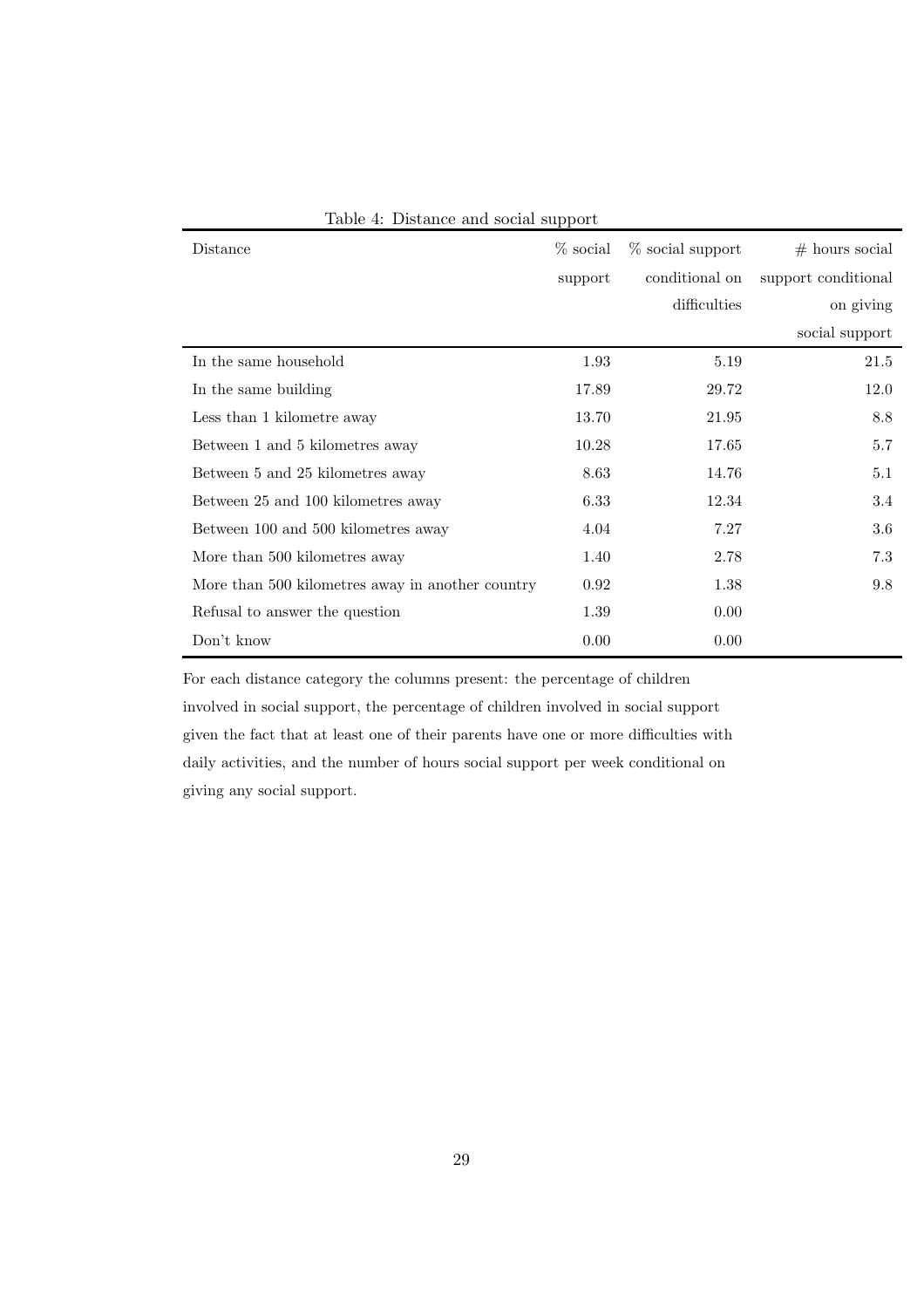|                              | % social support | $\%$ social support | $#$ hours social support |
|------------------------------|------------------|---------------------|--------------------------|
|                              |                  | conditional on      | conditional on           |
|                              |                  | difficulties        | giving social support    |
| Full-time employed           | 7.4              | 13.8                | 5.1                      |
| Part-time employed           | 9.3              | 18.0                | 6.6                      |
| Self-employed                | 9.0              | 16.2                | 5.6                      |
| Unemployed                   | 8.1              | 13.0                | 10.9                     |
| In vocational education      | 2.8              | 7.7                 | 6.2                      |
| Parental leave               | 5.7              | 12.7                | 8.3                      |
| Retirement                   | 22.8             | 27.6                | 13.8                     |
| Permanently sick or disabled | 8.4              | 12.1                | 8.6                      |
| Looking after home or family | 11.7             | 18.7                | 14.9                     |

For each employment status the columns present: the percentage of children involved in social support, the percentage of children involved in social support given the fact that at least one of their parents have one or more difficulties with daily activities, and the number of hours social support per week conditional on giving any social support.